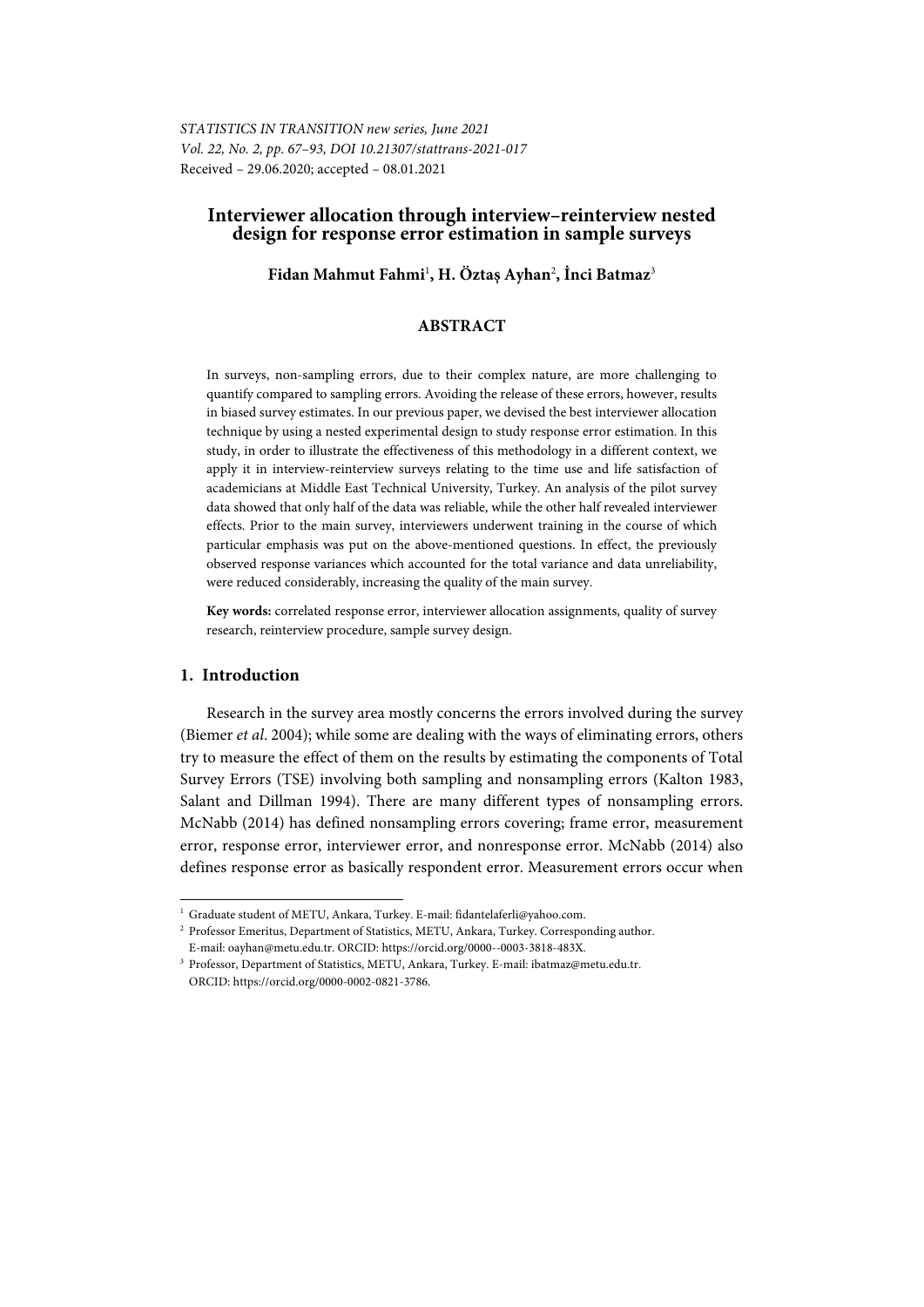the observed value differs from the true value according to the definition of the variable (Biemer and Lyberg, 2003). In several studies, response errors and measurement errors are used interchangeably (see; Hansen *et al.* 1951 and 1961).

The interviewer error, which may cause correlated errors in surveys, is one of the nonsampling errors. Since there exist only a few methods for compensating correlated errors caused by nonsampling errors, the current practice is to prevent the occurrence of them in data analysis (Biemer 2012). Due to the complex nature of the nonsampling error components, they are not usually examined in every survey report causing considerable bias in the survey estimates. Naturally, this study aims to highlight the importance of releasing such results, which covers a higher portion of the TSE.

Nonsampling error research was originally initiated by the U.S. Census Bureau Methodology Section around the middle of the last century. An early study of the methodology of response errors in surveys was published by Hansen, Hurwitz, Marks and Mauldin (1951). U.S. Bureau of the Census' survey model was described in Hansen, Hurwitz and Bershad (1961) and also in Hansen, Hurwitz and Pritzker (1964). Estimating the response variance components of the U.S. Bureau of the Census' Survey model was also evaluated by Bailar and Dalenius (1969). Later studies from the former Bureau researchers were done by Biemer and Stokes (1985, 2004) on the modelling of measurement error.

On the European side, response error related research was initiated by World Fertility Survey (WFS) Methodology Team, who worked on the single round high quality data collection. By this team, the methodology of the response errors was evaluated by O'Muircheartaigh and Marckwardt (1980) for the assessment of the reliability of WFS data. Sampling issues for national fertility surveys were also covered by Verma (1980). Computation methodology of response errors was proposed by O'Muircheartaigh (1984) for Peru Fertility Survey. Response errors for attitudinal surveys was also formulated by O' Muircheartaigh (1976, 1977). Later, simple response variance estimation methodology was overviewed by O' Muircheartaigh (2004). An excellent overview of the response error methodology is also covered by Moser and Kalton (1979). Estimation in the presence of measurement error is also evaluated by Fuller (1995).

Reinterview methodology was developed for the first time by the U.S. Census Bureau Methodology Division during 1950's (Hansen et al. (1951, 1961). Since then, several other researchers have improved on the methodology (Bailar and Dalenius 1969, Biemer and Stokes (1985, 1991). Identical approaches have also been taken for the WFS Methodology Division by O'Muircheartaigh (1977, 1984). Using design of experiments (DOEs) in interviewer allocation is relatively new in the survey research. O'Muircheartaigh (1984) has applied the methodology of interviewer-reinterviewer allocation to Peru Fertility Survey using a DOE, called Latin Square Design.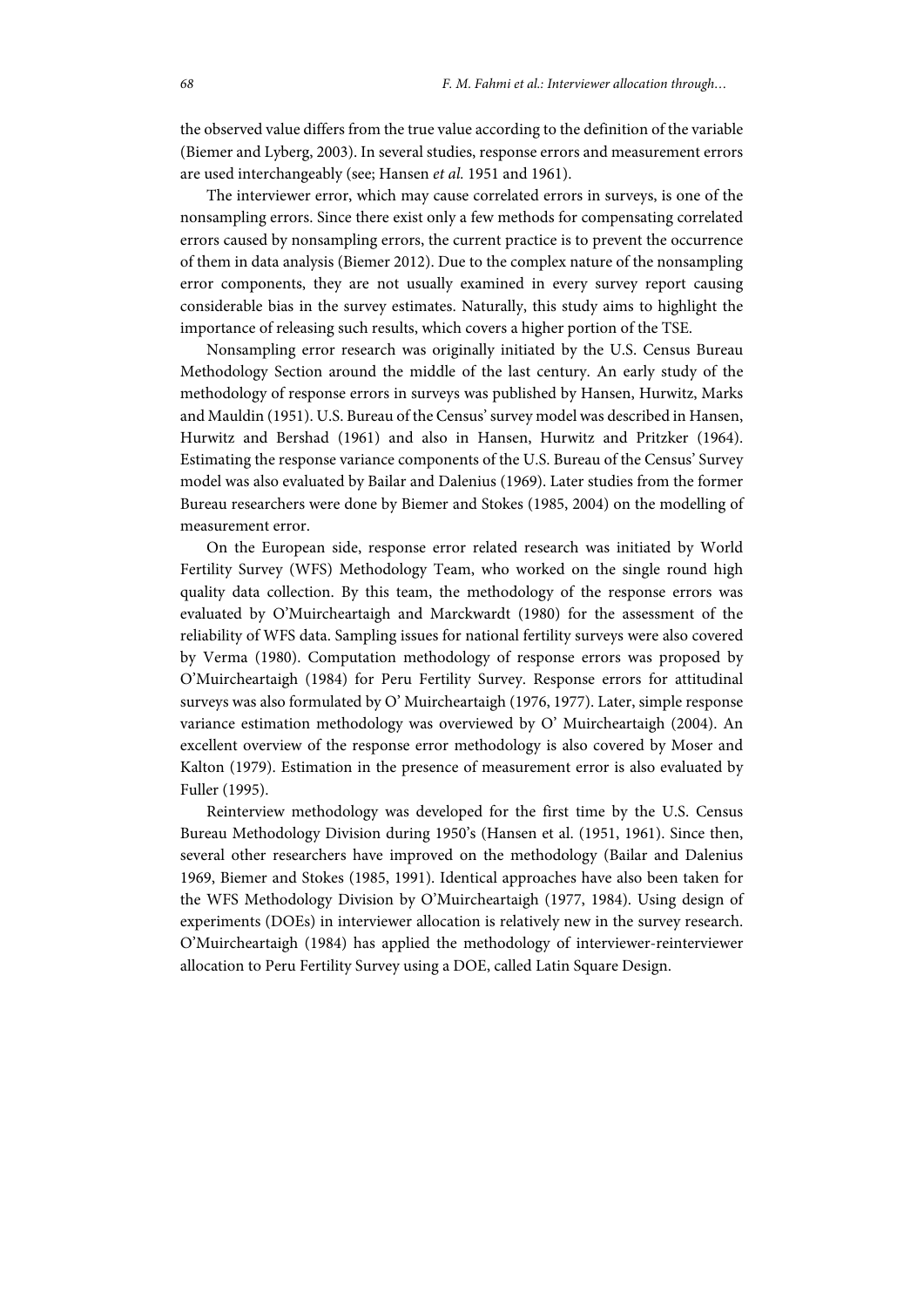Estimators of nonsampling errors in interview–reinterview supervised surveys with interpenetrated assignments were proposed by Bassi and Fabbris (1997). Especially, O'Muircheartaigh (1977, 1984), Bassi and Fabbris (1997), Ayhan (2003) and Fahmi (2013) have also highlighted the use of supervised interview-reinterview design in their methodological research. It has been widely used since then in a variety of surveys (Biemer *et al.* 2004). It is an important tool to evaluate field work and to estimate and reduce the error components in a survey.

Interview–reinterview designs are necessary to estimate response variance. Hox et al. (2004) stated that "Several authors have criticized the existing studies on interviewer effects (Hagenaars and Heinen, 1982). A central criticism concerns the adequacy of the statistical models used. The structure of the data to be analyzed is hierarchical, since respondents are nested within interviewers." Lyberg and Kasprzyk (2004) also stated that "Interviewer errors and interviewer variability can be measured in various ways. Basically, different systems for reinterviews (replication; McCarthy, 1966) and interpenetration (Mahalanobis, 1946) are used." Based on these, is it possible to say that the researchers here use a reinterview design to estimate interviewer effects, because such a design eliminates the nested structure where one respondent is interviewed by one interviewer only. The rationale for the current study is the nested design of respondents within interviewers.

In this article, one kind of nonsampling error, called response error, is investigated in a personal interview in sample surveys, where multiple stages of sampling are employed. Response errors may occur because of the respondent error, interviewer error, or their interactions causing correlated response error. Under this assumption, in this article, a nested experimental design (ND) is utilized for developing response error models and obtaining efficient estimators for response such as simple and correlated response variance in interview-reinterview surveys as suggested by Ayhan (2003, 2012).

Ayhan (2003) used ND to make interviewer allocation for the interview-reinterview process. Ayhan (2012) also mentioned that experimental settings of the interviewer allocation can be based on the Nested and Factorial Design (NFD), or the Split Plot Design (SPD). Then, Fahmi (2013) investigated these designs for interviewer allocation in personal interview surveys. Next, Batmaz and Fahmi (2015) established theoretical backgrounds of the simple and correlated response error estimation procedure.

In general, to make the analysis simple, the expected value of the interviewer effect is assumed to be zero although it is not in reality. To measure it, the survey is designed to have different interviewers for the respondents within the main and reinterview survey. The advantage of the ND allocation is that it provides different respondents for the same interviewer in both the pilot and main survey, enabling to compute the response variance independently for each survey. It also provides flexibility in the field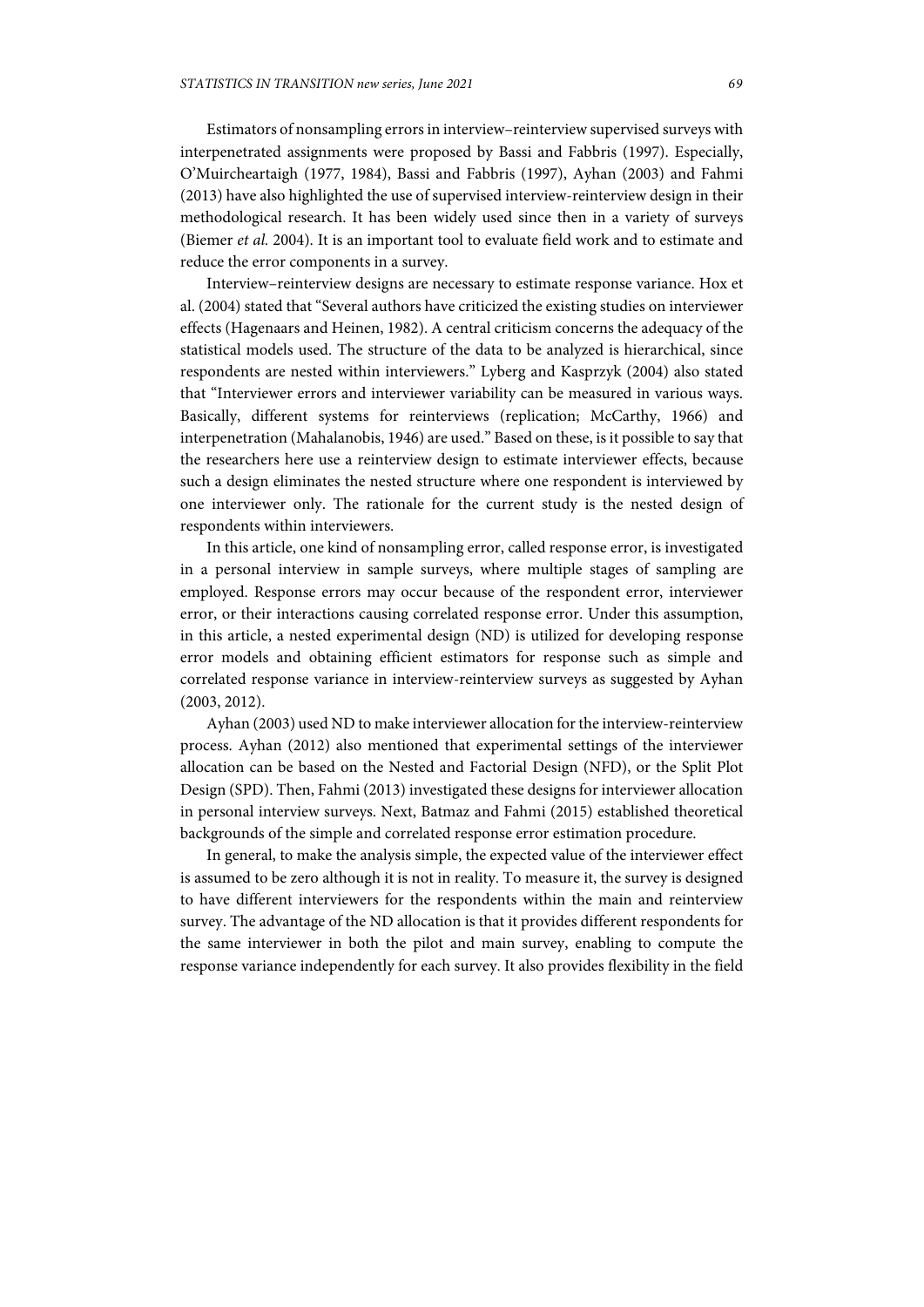allocation and application. Note here that there are some important issues to be dealt with in designing reinterviews such as selection of sample, reinterviewer, respondent, mode of interview as well as designing of reinterview questionnaire (Biemer and Stokes 2004).

Purposes of reinterview were extensively covered by Forsman and Schreiner (2004) where they have proposed "purposes of interview–reinterview designs", which are classified as:

- (1) *To evaluate fieldwork*: (a) reinterview is used to identify interviewers who are falsifying data, and (b) reinterview is also used for misunderstood procedures and require remedial training.
- (2) *To estimate error components in a survey model*: (a) reinterview is also used to estimate simple response variance, and (b) reinterview is also used to estimate response bias.

In the current study, reinterview is used to estimate simple response variance (Design 2a). In addition, this study also estimates correlated response variance and interviewer variance.

Forsman and Schreiner (2004) further cover other reinterview design issues, evaluating interviewer performance, model-based analysis of reinterview data, and the use of computer assisted interviewing. Correlates of reinterview response inconsistency are also examined by O'Muircheartaigh (1986) in the Current Population Survey.

A very recently edited book by Olson *et al.* (2020 a) covers interviewer effects from a total survey error perspective. An overview of research on interviewer effects is covered by Olson *et al.* (2020 b) within the book. They state that the errors introduced by interviewers can take the form of bias or variance. Early research also found that interviewers vary in how they administer survey questions and their effects were similar to sample clusters in both face-to-face (Hansen *et al.* 1961, Kish 1962) and telephone surveys (Groves and Magilavy 1986). In particular, similar to a design effect for cluster samples, interviewers increase the variance of an estimated mean as a function of their average workload and the intra-interviewer correlation.

Given the nesting of respondents within interviewers, following Kish's ANOVA-based model (Kish 1962), hierarchical or random effects models have long been used for the study of interviewer effects (Dijkstra 1983, Hox 1994, O'Muircheartaigh and Campanelli 1998).

Recently, Edwards *et al.* (2020) studied behaviour change techniques for reducing interviewer contributions to total survey error. Modelling interviewer effects in the National Health Interview Survey is also investigated by Dahlhamer *et al.* (2020). On the other hand, West (2020) designed studies for comparing interviewer variance in two groups of survey interviewers.

In this study, the methodology previously developed by Ayhan (2003, 2012), Fahmi (2013) and Batmaz and Fahmi (2015) is applied to an interview-reinterview survey for inquiring about the time use and life satisfaction of academicians working at the Middle East Technical University (METU), Turkey. This study contributes to the literature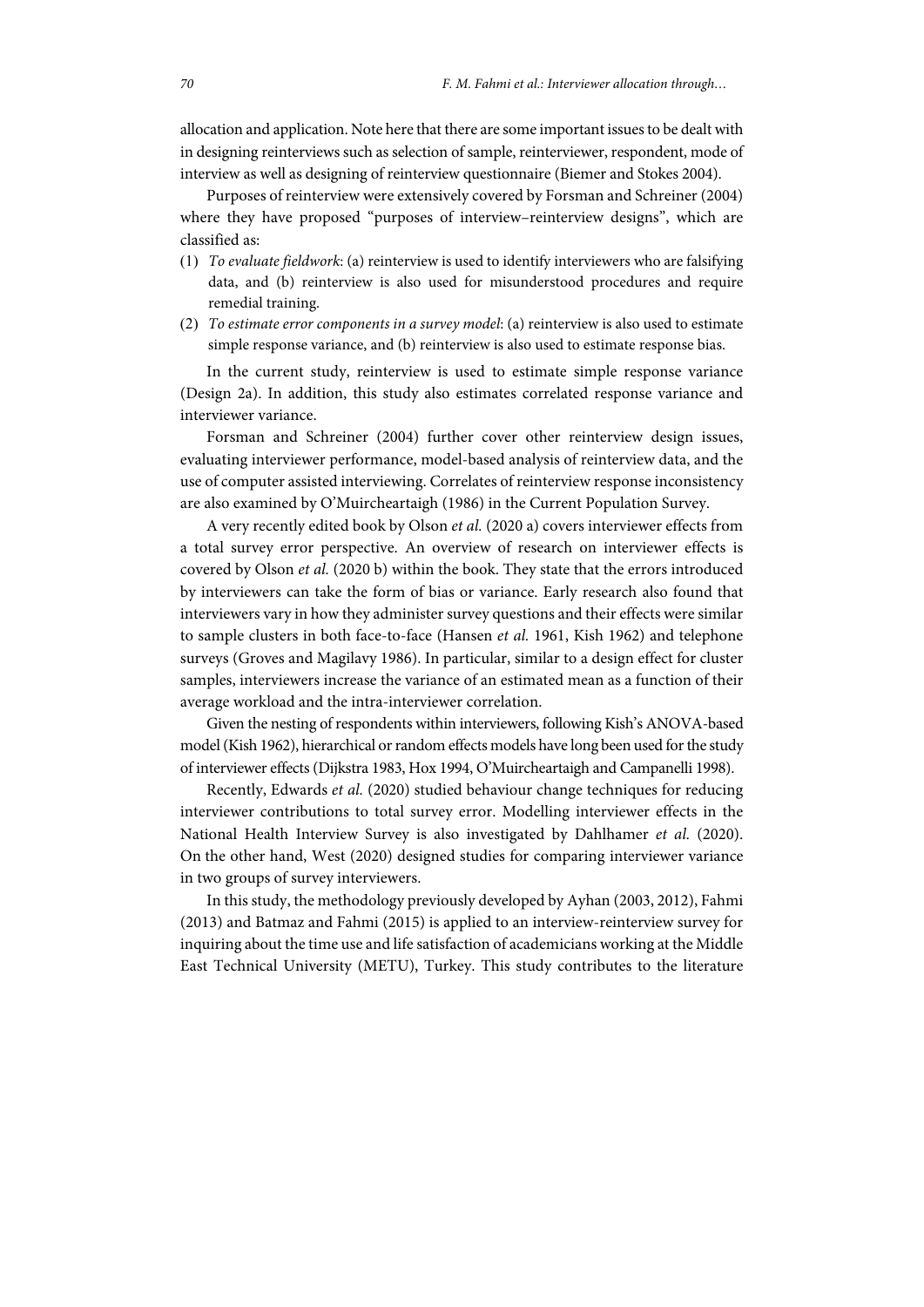in various aspects. Keeping in mind that nonsampling errors are equally important as sampling errors, it guides the survey researchers to measure the response errors, particularly interviewer effects on the responses as well as to measure the total, sampling, response and the correlated interviewer variances, efficiently. Thus, an important concern regarding the estimation of nonsampling errors is overcome. However, nonsampling errors are neglected in most surveys, due to "hardness in quantifying" as well as "additional data coasting," and consequently, error based information on most of the TSE components cannot be obtained completely. In the case the researchers want to compute and report these errors along with the survey results, it definitely will increase the validity and reliability, and hence, quality of surveys. This way, usefulness and limitations of surveys conducted will be appreciated better. Moreover, these tools will provide feedbacks regarding errors involved, particularly in surveys conducted periodically. By evaluating the experiences gained, quality of the survey can be continuously improved.

This article is organized as follows: the response reliability measures are defined in Section 2. In Section 3, the methodology for interviewer allocation by ND and its application are presented. In Section 4, findings of the applications are presented and the work is concluded in Section 5.

# **2. Measures of response reliability**

We know that for each individual covered by the survey, there is an individual true value. The difference between an individual true value and the value recorded on the schedule is the individual response error. There is always a possibility that true values may change. To determine the optimum period between interview and reinterview, we followed the guide suggested by Biemer and Stokes (2004), and it is mentioned clearly in Section 3.2 Pilot Survey Application. We hope only few such changes in true values left, and they are represented by the residual error in the model.

In investigating the reliability of data, we can focus on two different but related aspects of the data: bias and variance. For each individual *j*, we have for each variable *y*, the results of two separate observations,  $y_{11}$  and  $y_{12}$ . In this case, they are assumed to be obtained from an interview-reinterview survey, respectively. The differences within the pairs of observations provide the raw material for the reliability investigation. Measures of reliability used depend on the types of data.

Measures of response reliability and response error estimation are proposed by Hansen et al. (1961). The methodology was also extended by O'Muircheartaigh (1977, 1984) and O'Muircheartaigh and Marckwardt (1980). They have covered the methodology for several data measurement scales, which can be categorized as in the following sections.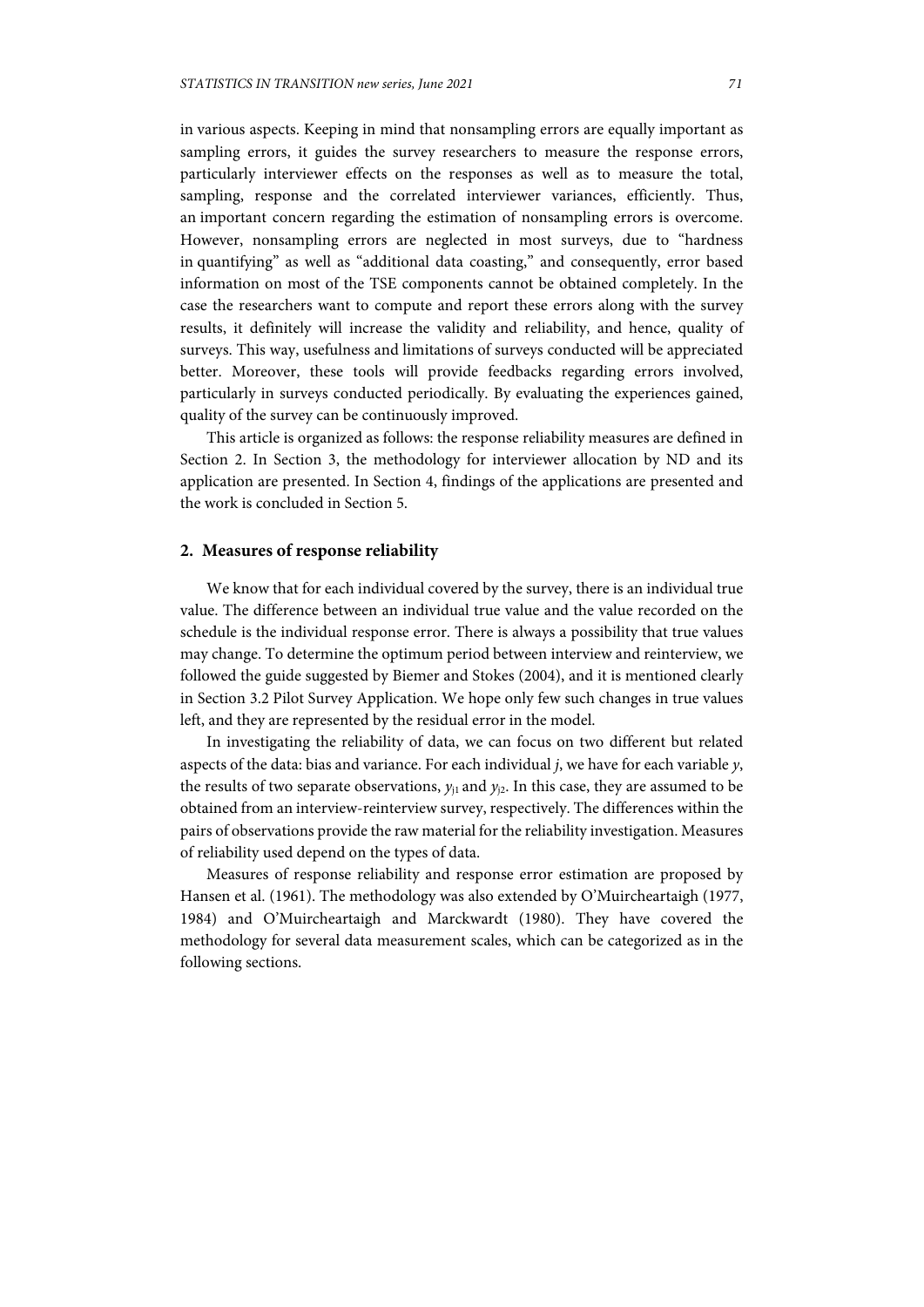#### **2.1. For categorical data**

In comparing the responses obtained for a particular variable, the data may be represented by the square matrix  $\{n_{ij}\}\$ , where  $n_{ij}$  is the number of elements classified in category *i* according to the first interview, and in category *j* according to the second interview, i.e. reinterview. The diagonal of this square matrix, with entries,  $n_{ii}$ , contains the cases of exact agreement. The simplest measure of reliability (bivariate agreement) is the *index of crude agreement* (or *crude index*), which can be written as

$$
A = \frac{1}{n} \sum_{i} n_{ii}.
$$
 (1)

It represents the proportion of correctly classified units. Another simpler one is the *index of crude disagreement*

$$
D = 1 - A.\t\t(2)
$$

It represents the proportion of incorrectly classified units. Here, values of *A* and *D* close to one (1) and zero (0), respectively, indicate good agreement.

 However, the *crude index A* in formulae (1) has a fairly serious drawback; it does not take into account the fact that some agreements will occur by chance even if the measurement is completely unreliable (random). To overcome the problem, Cohen (1960) define an *index of consistency*, called *kappa*, of the following form:

$$
K = 1 - \frac{1 - Po}{1 - Pe} = \frac{Po - Pe}{1 - Pe},
$$
\n(3)

where  $P_o = \sum_{i=1}^{L} \left(\frac{n_{ii}}{n}\right)$  and  $P_e = \sum_{i=1}^{L} \left(\frac{n_i}{n}\right) \left(\frac{n_i}{n}\right)$ . Here,  $P_o$  is the sum of the observed proportions reflecting agreement, and *Pe* is the sum of the expected proportions reflecting agreement. Under the assumption of independence between the two observations, formulae (3) can be written as

$$
\widehat{K} = 1 - \frac{\sum_{i \neq j} n_{ij}}{\frac{1}{n} \sum_{i \neq j} n_{i, n, j}} = \frac{\sum_{i=1}^{L} \left(\frac{n_{i, i}}{n}\right) - \left(\frac{n_{i, i}}{n}\right) \left(\frac{n_{i, i}}{n}\right)}{1 - \sum_{i=1}^{L} \left(\frac{n_{i, i}}{n}\right) \left(\frac{n_{i, i}}{n}\right)},\tag{4}
$$

where *L* represents the number of categories. For evaluating the magnitude of *kappa*, *K*, the standards proposed by Landis and Koch (1977) are utilized. Note also that *CI'*s non containing 0 (zero) indicate significant *kappa* values.

## **2.2. For ordinal data**

When the scales are ordinal, interval or ratio, any measure of agreement should take into account the degree of disagreement, which is a function of the difference between scale values. Accordingly, formula (1) is modified by redefining *agreement* to mean that the two interviews obtain values within some acceptable distance (*k* units) of each other. Then, agreement can be written as

$$
A_k = \sum_{|i-j| \le k} n_{ij} = 1 - D_k. \tag{5}
$$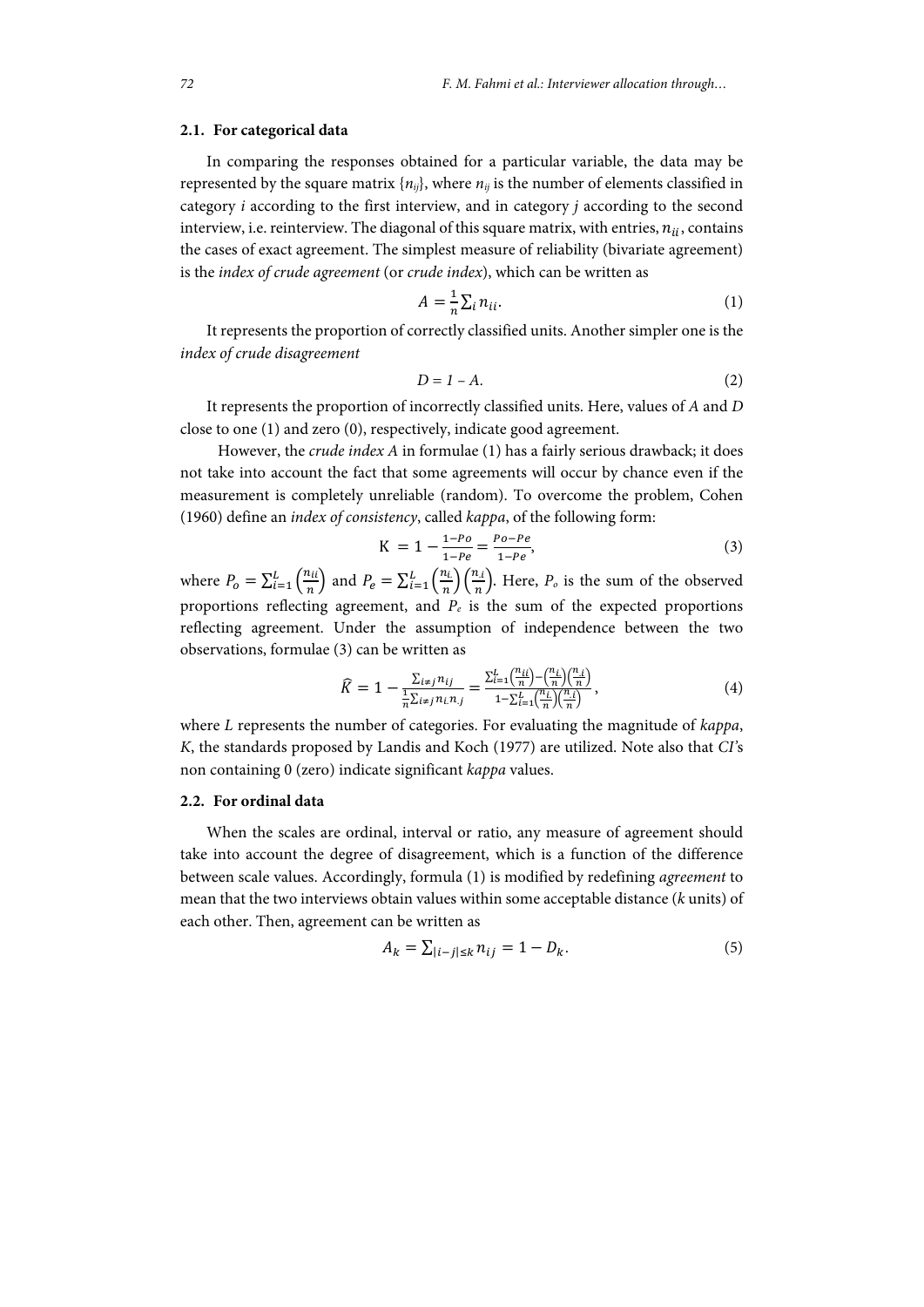Cohen (1968) introduce a modified form of *K,* which allows for the scaled disagreement or partial credit in terms of weights  ${W_{ii}}$ , which reflect the contribution of each cell in the table to the degree of disagreement.

$$
K_W = \frac{Po^* - Pe^*}{1 - Pe^*} = 1 - \frac{\sum_{i \neq j} w_{ij} n_{ij}}{\frac{1}{n} \sum_{i \neq j} w_{ij} n_{i} n_{j}}.
$$
(6)

Here, any monotonically decreasing function of the differences between the values *i* and *j* can be used as weights. Cicchetti (1972) suggests the use of the following weights for the ordinal and metric data, respectively.

$$
w_{ij} = 1 - |i - j| / (L - 1); \quad w_{ij} = 1 - (i - j)^2. \tag{7}
$$

### **2.3. For interval and ratio scale data**

For metric measurements, Hansen *et al.* (1961) proposed the basic mathematical or response error given below. The same methodology was reformulated by O'Muircheartaigh (1977) and O'Muircheartaigh and Marckwardt (1980). For simplicity, the discussion is restricted to the estimation of the population mean, where

$$
\mu = \frac{1}{N} \sum_{j=1}^{N} \mu_j.
$$
\n(8)

Assume that an observation for the *j*th element in the survey for trial *t* is denoted by  $y_{it}$ . An estimator of  $\mu$  obtained from a survey (one trial) is

$$
\bar{y}_t = \frac{1}{n} \sum_{j=1}^n y_{jt}.
$$
\n(9)

Here, the population consists of N individuals from which a sample of size *n* is sampled.

The total variance of the survey estimator is

$$
\sigma_t^2 = E(\bar{y}_t - \bar{Y})^2,\tag{10}
$$

where  $\overline{Y} = E(\overline{y}_t)$ , and the mean square error (MSE) of the estimator becomes

$$
MSE = E(\bar{y}_t - \mu)^2 = \sigma_t^2 + \beta^2.
$$
 (11)

The expected value over all possible trials for the element *j* is

$$
E(y_{jt}|j) = Y_j. \tag{12}
$$

The difference between the observation on the *j*th unit of a particular survey (say trial *t*) and the expected value is

$$
d_{jt} = y_{jt} - Y_j \tag{13}
$$

#### **2.3.1. Simple response variance**

This is the *response deviation*, which is measured from the expected value. For the estimator obtained from the survey, the total variance can be partitioned as follows:

$$
\sigma_t^2 = E(\bar{y}_t - \bar{Y})^2
$$
  
=  $E(\bar{y}_t - \bar{y})^2 + 2E(\bar{y}_t - \bar{y})(\bar{y} - \bar{Y}) + E(\bar{y} - \bar{Y})^2,$  (14)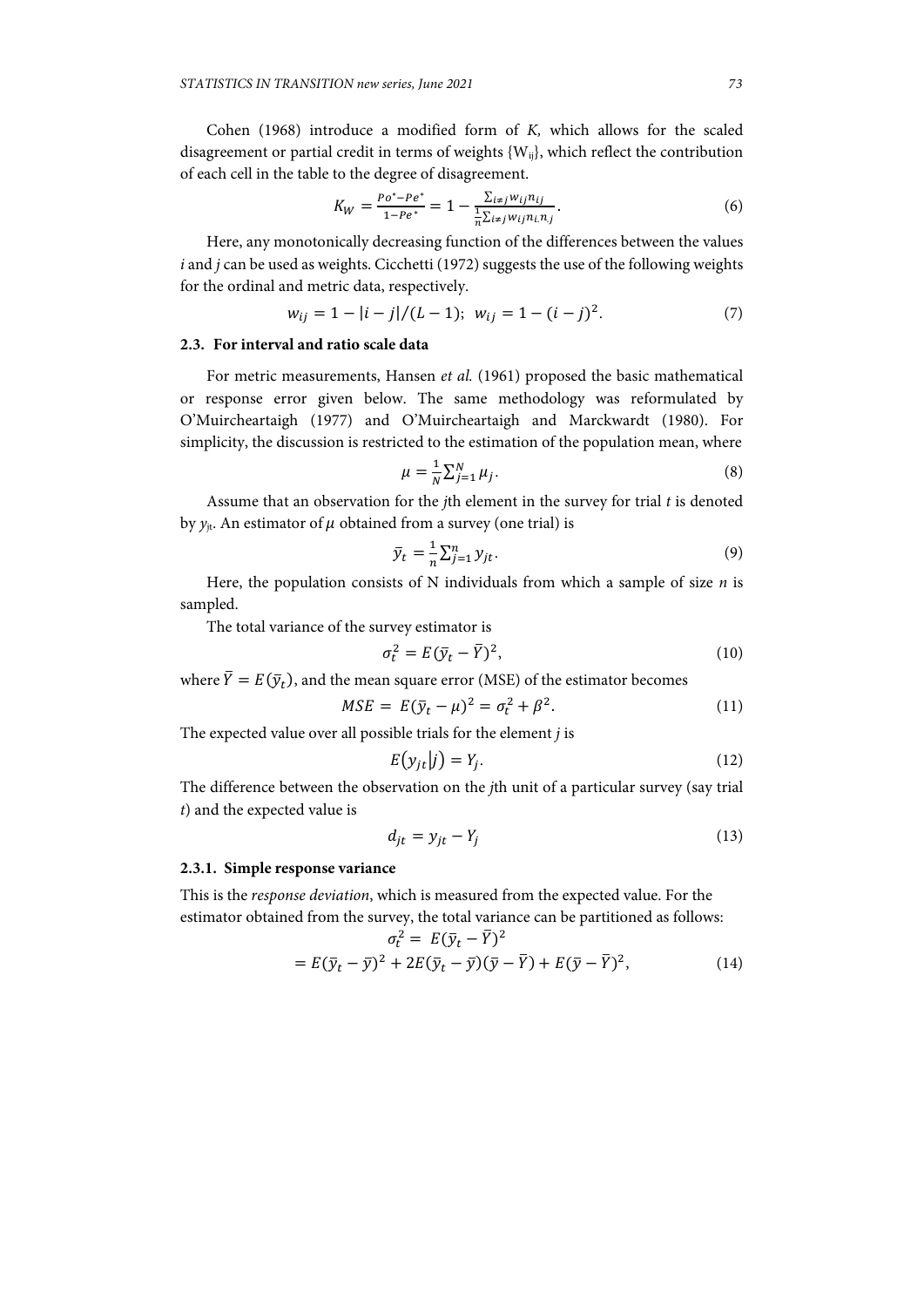where  $\bar{y}_t = \frac{1}{n} \sum_{j=1}^n y_{jt}$  and  $\bar{y} = \frac{1}{n} \sum_{j=1}^n Y_j$ .

The first term in equation (14) is the response variance,  $\sigma_{\bar{d}_t}^2$ ; the second term involves the covariance between  $\bar{d}_t$  and  $\bar{y}$ , and the third term is the sampling variance,  $\sigma_{\bar{y}}^2$ . The response variance can be restated as

$$
\sigma_{d_t}^2 = E(\bar{d}_t^2) = \frac{\sigma_d^2}{n} [1 + (n-1)\rho], \tag{15}
$$

where  $\sigma_d^2$  is simple response variance and  $\rho$  is the interclass correlation coefficient among the response deviations within a trial. Fellegi (1964), permits in principle the estimation of a number of components of the correlated response variance,  $(\sigma_d^2(n-1)\rho)/n$ . The sample variance can be written as

$$
\sigma_{\bar{y}}^2 = E(\bar{y} - \bar{Y})^2 = \sigma_s^2 [1 + \rho(n-1)],
$$
\n(16)

where  $\sigma_s^2$  is the population variance, and  $\rho$  is the intracluster correlation coefficient.

Then, index of inconsistency, IOI, is defined to be

$$
IOI = \frac{\sigma_d^2}{\sigma_s^2 + \sigma_d^2},\tag{17}
$$

which measures the proportion of the total element variance due to the response variability. To measure how much the data are reliable, another statistic, called *reliability of data*,

$$
r = 1 - IOI \tag{18}
$$

has been proposed by Yu et al. (2000). Note that values of *IOI* and *r* close to zero (0) and one (1), respectively, indicate that data are consistent and reliable.

## **2.3.2. Correlated response variance**

The analysis of response deviations presented above treats them as uncorrelated. The basic model of the response process for individual *j* is

$$
y_{jt} = \mu_j + \beta_j + d_{jt},\tag{19}
$$

where  $y_{it}$  is the response obtained from the individual *j* on the occasion *t*;  $\mu_i$  is the true value for the individual;  $β<sub>i</sub>$  is the individual response bias and  $d<sub>it</sub>$  is the response deviation. Since we cannot, unless we have external validating information for the individual, estimate  $\beta_j$ , we rewrite equation (13) as

$$
y_{jt} = Y_j + d_{jt},\tag{20}
$$

where *Yj* is the expected value of the observation for individual *j* over a large number of trials under the same essential survey conditions. However, if the interviewers cause a systematic distortion of the responses, we can write

$$
y_{ijt} = Y_j + \alpha_i + \varepsilon_{ijt},
$$

where the subscript *i* is added to denote the interviewer and split the response deviation  $d_{it}$  into two additive components  $\alpha_i$  and  $\varepsilon_{iit}$ . Here, the  $\alpha_i$  represents the net systematic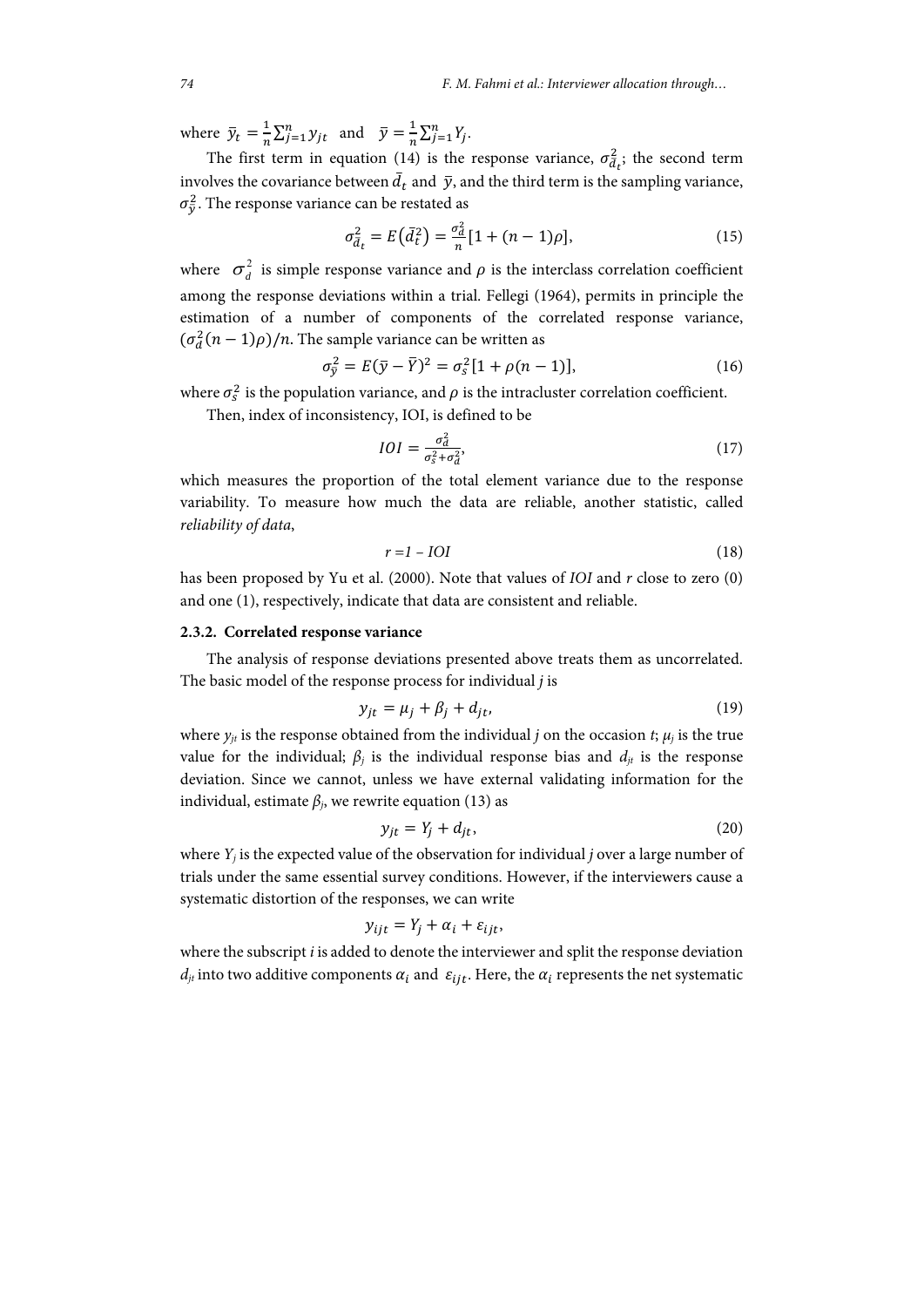effect of interviewer *i* on the responses; it is the net bias introduced by the interviewer *i*. The  $\varepsilon_{i}$  is the residual response deviation, which is assumed to be unrelated to the interviewer. For making the relations simpler among the interviewers as a whole, it is assumed that the expected value of the interviewer error is taken as zero  $[E(\alpha_i) = 0]$ . This assumption naturally makes life easy, instead of computing interviewer error. Note also that that the interviewer effect can also be measured by the correlation between the responses for the first and the second interview as follows:

$$
\alpha = corr(y_{j1}, y_{j2}). \tag{21}
$$

Values of α close to 1 (one) indicate no interviewer effect at all.

Making the usual assumptions about the variances and covariances, we can write the variance of a single observation  $y_{ijt}$  as

$$
Var (y_{ijt}) = \sigma_S^2 + \sigma_\alpha^2 + \sigma_\varepsilon^2.
$$
 (22)

If  $\bar{y}_t$  is the sample mean for the survey, then its variance is

$$
\text{Var}\left(\bar{y}_t\right) = \frac{\sigma_S^2}{n} + \frac{\sigma_\alpha^2}{k} + \frac{\sigma_\epsilon^2}{n},\tag{23}
$$

where *k* is the number of interviewers. And it is

$$
= \frac{\sigma_S^2}{n} + \frac{\sigma_d^2}{n} (1 + \rho(m - 1)), \tag{24}
$$

where  $\sigma_S^2$  is the population variance of the {y<sub>j</sub>};  $\sigma_d^2 (= \sigma_\alpha^2 + \sigma_\varepsilon^2)$  is the simple response variance; *m* is the average workload per interviewer; and  $\rho$  is the intra-interviewer correlation coefficient  $( =\sigma_{\alpha}^2/\sigma_d^2).$ 

The usual estimate of the survey variance will include both  $\sigma_s^2$  and  $\sigma_d^2$ , and if the sample is a simple random sample, it will be  $(\sigma_s^2 + \sigma_d^2)/n$ . Thus, the survey variance will be underestimated by an amount equal to

$$
\frac{\sigma_d^2}{n}\rho(m-1). \tag{25}
$$

#### **2.3.3. Simple response variance, correlated response variance, and interviewer error**

Computations of response variance and correlated interviewer variance are based on the following estimators. Let us denote  $\mu$  and  $\sigma_t^2$ , the mean and the variance of y, respectively. Then, the total variance is the combination of sampling and response variances.

$$
\mu = \frac{\sum_{i}^{a} \sum_{j}^{b} \mu_{ij}}{ab},\tag{26}
$$

$$
\sigma_t^2 = E\{\frac{1}{n}\sum_{i}^{a}\sum_{j}^{b}(y_{ij} - \mu)^2 = \sigma_s^2 + \sigma_r^2,\tag{27}
$$

where  $\sigma_s^2$  is the sampling variance and  $\sigma_r^2$  is the response variance. The sampling variance is defined (Fellegi 1964; Bassi and Fabbris 1997) as

$$
\sigma_s^2 = E\left(\frac{1}{ab}\sum_i^a \sum_j^b c_{ij}^2\right),\tag{28}
$$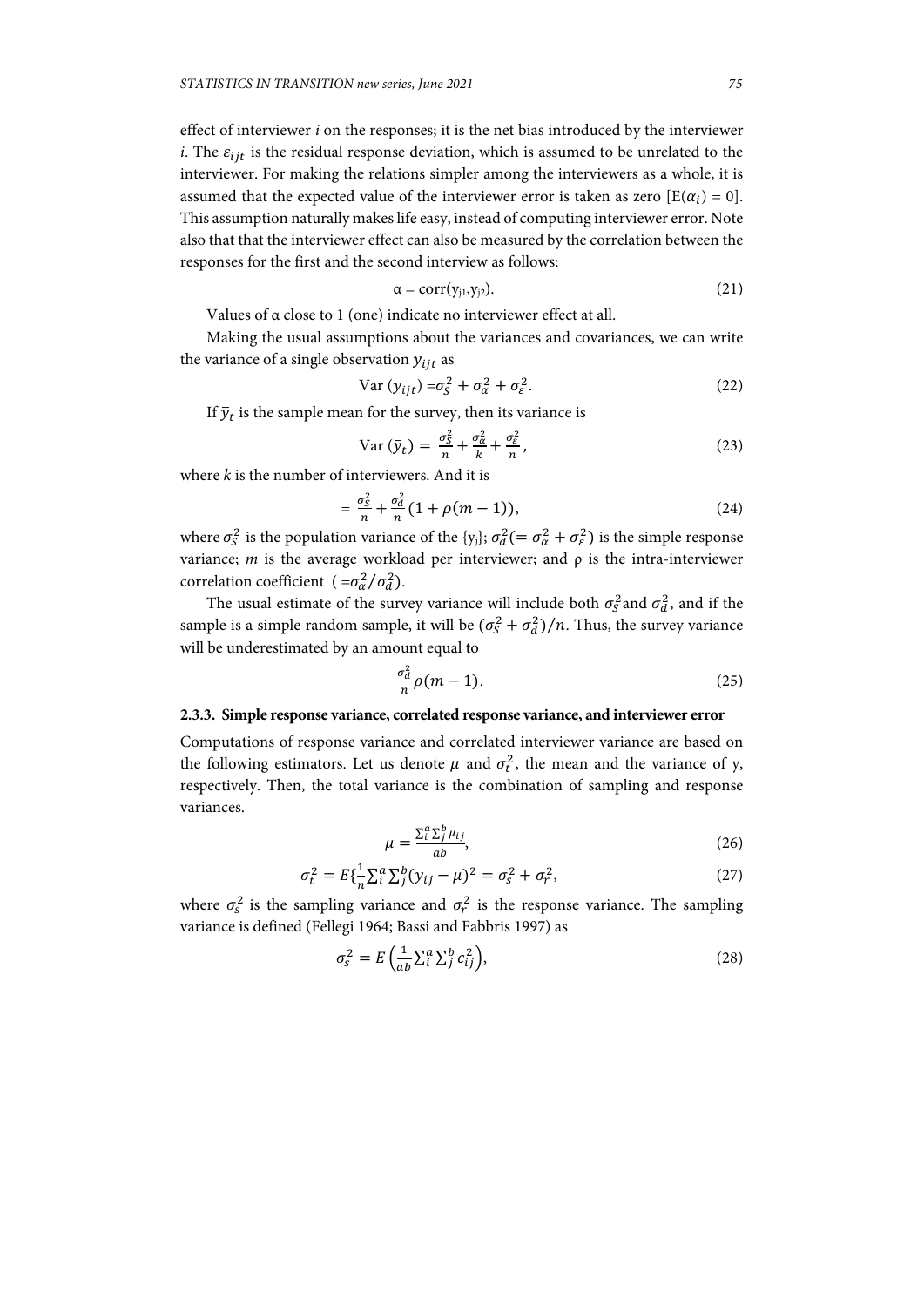where  $c_{ij} = \mu_{ij} - \mu_i$  is the sample deviation of the same unit. Also, the response variance is defined as

$$
\sigma_r^2 = E\left(\frac{1}{ab}\sum_i^a E_j^b d_{ij}^2\right),\tag{29}
$$

where  $d_{ij}$  is the *response deviation* of unit *j*, enumerated by interviewer *i*. Here, the response deviation is determined as  $d_{ij} = \tau_i + \beta_{i(i)}$ . Values of *d* close to zero (0) and/or *CI for d* containing zero (0), indicate no significant deviation of the response between two interviews. Besides,  $\delta_2$  is the correlation coefficient between the response deviations within interviewer's assignments, and it is defined as

$$
\delta_2 = \frac{1}{\sigma_r^2} E \left\{ \frac{1}{n(b-1)} \sum_{i}^{a} \sum_{j=j'}^{b} d_{ij} d_{ij'} \right\},\tag{30}
$$

and  $\delta_2 \sigma_r^2$  is the correlated interviewer variance.

The response error analysis is conducted and response reliability measures are calculated for each question listed in Table 2 by using the formulas shown in Section 2. Particularly, the response reliability statistics, A, D,  $A_k$ , IOI, r, K,  $K_w$  are calculated by using the formulae  $(1)$ ,  $(2)$ ,  $(5)$ ,  $(17)$ ,  $(18)$ ,  $(4)$ , and  $(6)$ , respectively. In addition, the interviewer effect, total, sampling, response and correlated interviewer variances are obtained by using the formulae  $(21)$ ,  $(27)$ ,  $(28)$ ,  $(29)$ , and  $(29)$  and  $(30)$ , respectively. Note here that to calculate the response reliability statistics for the Likert scale type questions, the agreement proportions between two interviews are obtain first (see Fahmi, 2013).

## **3. Application of the methodology**

The main purpose of this study is to provide an insightful application whose results shed new light on the success of the methodology already developed by Ayhan (2003 & 2012), Fahmi (2013), and Batmaz and Fahmi (2015). The use of DOE technique for allocating interviewers provides a novel approach for estimating response error variance. In order to apply the methodology, an interview-reinterview survey is designed and conducted at Middle East Technical University (METU), Ankara, Turkey, inquiring about time use and life satisfaction of its academicians.

#### **3.1. Interviewer allocation by a nested design**

The experiments involved two or more random factors and the levels of at least one factor are similar but not identical for different levels of another factor is generally designed as nested experiments, and are commonly used to determine the sources of variation in the system (Box *et al.* 2005, Montgomery 2012). To illustrate this, suppose that the levels of a factor (e.g. B) are similar but not identical for the levels of another factor (e.g. A). Such an arrangement is called an ND with the levels of factor B nested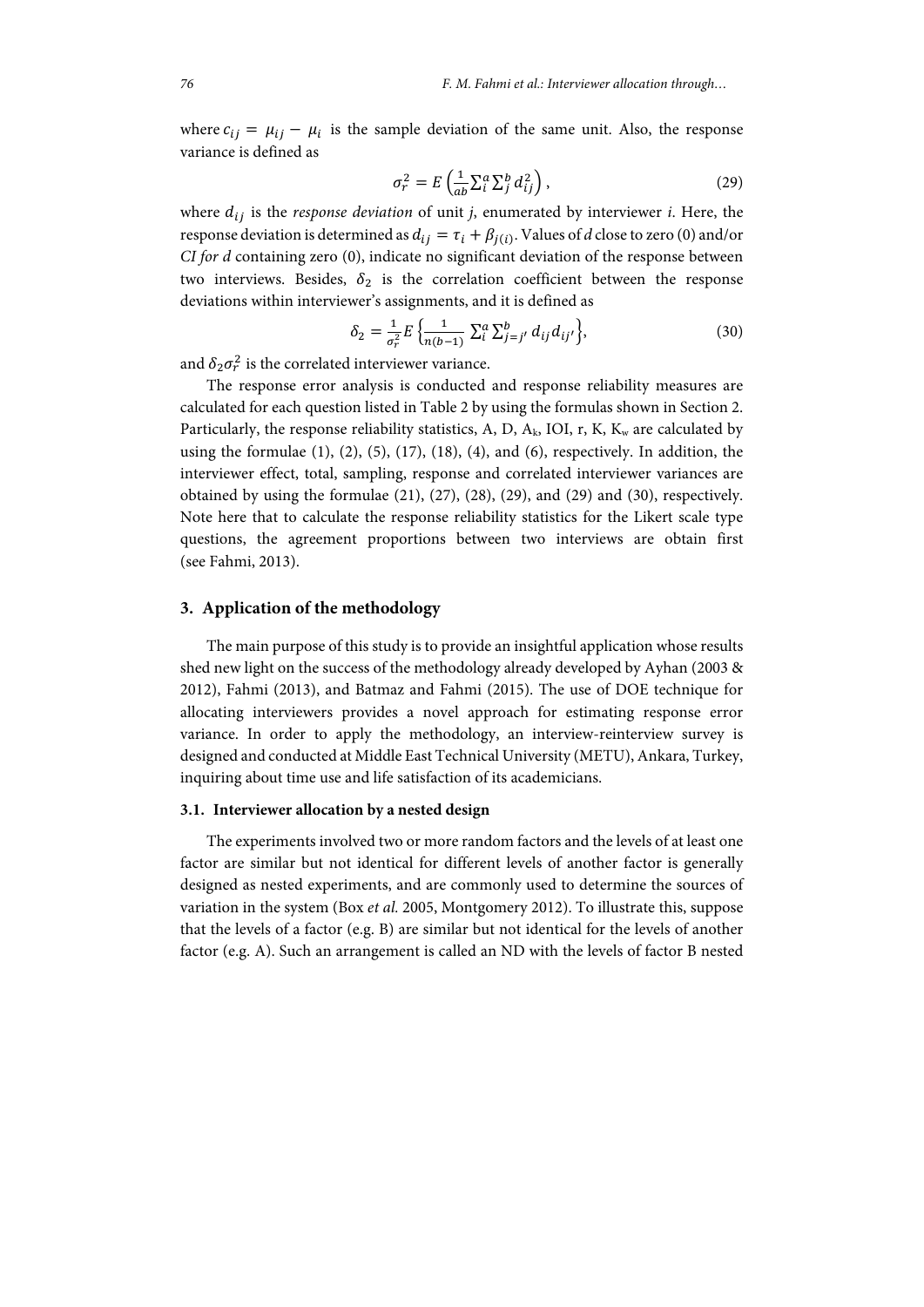under the levels of factor A. A linear statistical model for analyzing such an experiment, a two-stage ND, is written as

$$
y_{ijk} = \mu + \tau_i + \beta_{j(i)} + \varepsilon_{(ij)k} \begin{cases} t = 1, 2, ..., d \\ j = 1, 2, ..., b. \\ k = 1, 2, ..., n \end{cases}
$$
(31)

ൌ 1,2, … ,

There are *a* levels of factor *A*, *b* levels of factor *B* nested under each level of *A*. The subscript *j(i)* indicates that the *j*th level of factor *B* is nested under the *i*th level of factor *A*. The replicates, if exist, are assumed to be nested within the combination of levels of A and B; so that the subscript *(ij)k* is used for the white noise error term. In addition, this is a balanced ND because there are an equal number of levels of *B* within each level of *A* and an equal number of replicates. Because not every level of factor *B* appears with every level of factor *A*, there can be no interaction between *A* and *B*. In our particular case, this implies that respondents in different domains can only be visited by different interviewers, hence, data collected by ND can only be analyzed under the assumption that there is no interaction between interviewer and respondent factors. To measure this interaction, factorial designs can be used. However, in such allocations, the number of interviewers to be allocated for the field application may be combinatorically problematic.

Although ND does not allow measuring the interaction between the interviewer and respondent factors, it provides flexibility in allocating interviewers to respondents. Therefore, when compared with the factorial design, ND is much more time and cost efficient. Moreover, due to the fact that the factors involved are assumed to be random here, ND naturally provides estimates for the variance components, which are sample, interviewer and response variance in this case.

#### **3.2. Pilot survey application**

As the first step, a pilot survey is applied to a METU department. The main purpose of conducting pilot surveys is diverse; it includes pretesting the questionnaires, estimating the duration of interview, and planning the timing of reinterviews. In addition, data obtained from pilot studies (Fahmi 2013) are also analyzed to get feedback on the applicability of the methodology considered. Here, we present the pilot survey, in which interviewer allocation is done by using ND in a 10 question life satisfaction survey for the academicians in two rounds (i.e. pilot parent survey interview and reinterview).

Twenty-two academicians are involved as respondents in this survey; 10 of them are faculty members and 12 of them are research assistants. They are randomly clustered into four domains, where two contain five and other two contain six respondents. The interviewers selected randomly from the graduate students of the department are randomly assigned to one of these domains. As a result, an unbalanced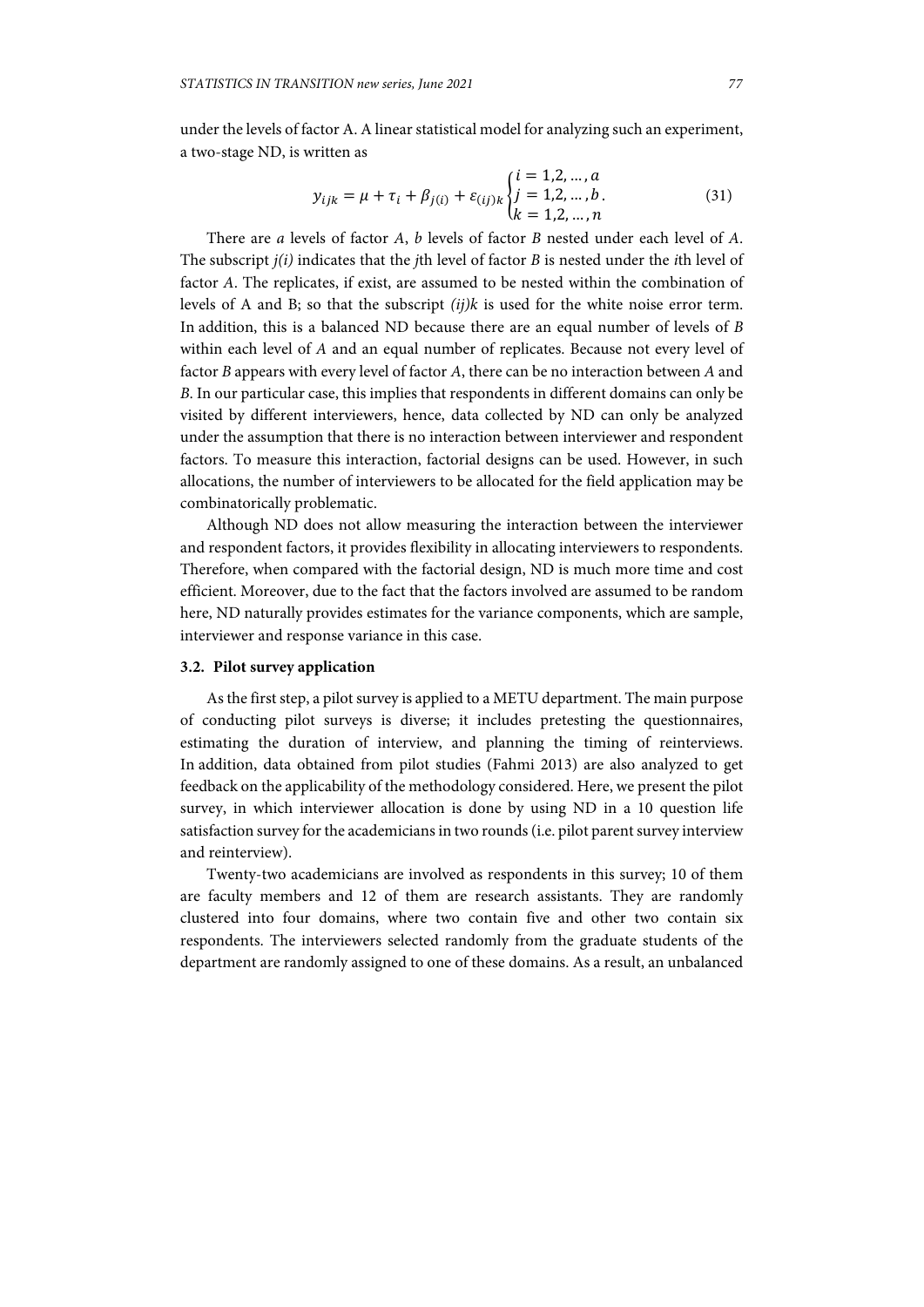ND design is formed. The nested layout of the pilot fieldwork interview is shown in Figure 1. Also, the fieldwork allocation of the interviewers to respondent groups for the pilot survey is given in Table 1. Here, all domains are assigned to one supervisor, who controls the completion errors within the completed questionnaire, in the field, after its field data collection. Interviewers match with the respondents according to the preplanned survey design and interview allocation schemes. An interviewer is not allocated to the same respondent in the interview and the reinterview. Thus, we do not have replications in ND in our case (i.e., k=1). Note that the interviewers have training for sample respondent selection and questionnaire execution for few days. In case of nonresponse, a new respondent is determined by random substitution. The same approach is also used during the reinterview. Timing of interview, reinterview, and reconciliation survey was proposed by the World Fertility Survey Methodology Division for their 42 country surveys (WFS, 1977).



**Figure 1.** Pilot parent survey layout of the fieldwork

**Table 1.** Fieldwork allocation of the interviewers to respondent groups for the pilot survey

| Domain Number | <b>Respondent Number</b>                                  | <b>Interview</b> | Reinterview   |
|---------------|-----------------------------------------------------------|------------------|---------------|
|               | $1_{(1)}$ ; $2_{(1)}$ ; $3_{(1)}$ ; $4_{(1)}$ ; $5_{(1)}$ | Interviewer A    | Interviewer B |
| 2             | $1_{(2)};2_{(2)};3_{(2)};4_{(2)};5_{(2)}$                 | Interviewer B    | Interviewer A |
| 3             | $1_{(3)};2_{(3)};3_{(3)};4_{(3)};5_{(3)};6_{(3)}$         | Interviewer C    | Interviewer D |
| 4             | $1_{(4)};2_{(4)};3_{(4)};4_{(4)};5_{(4)};6_{(4)}$         | Interviewer D    | Interviewer C |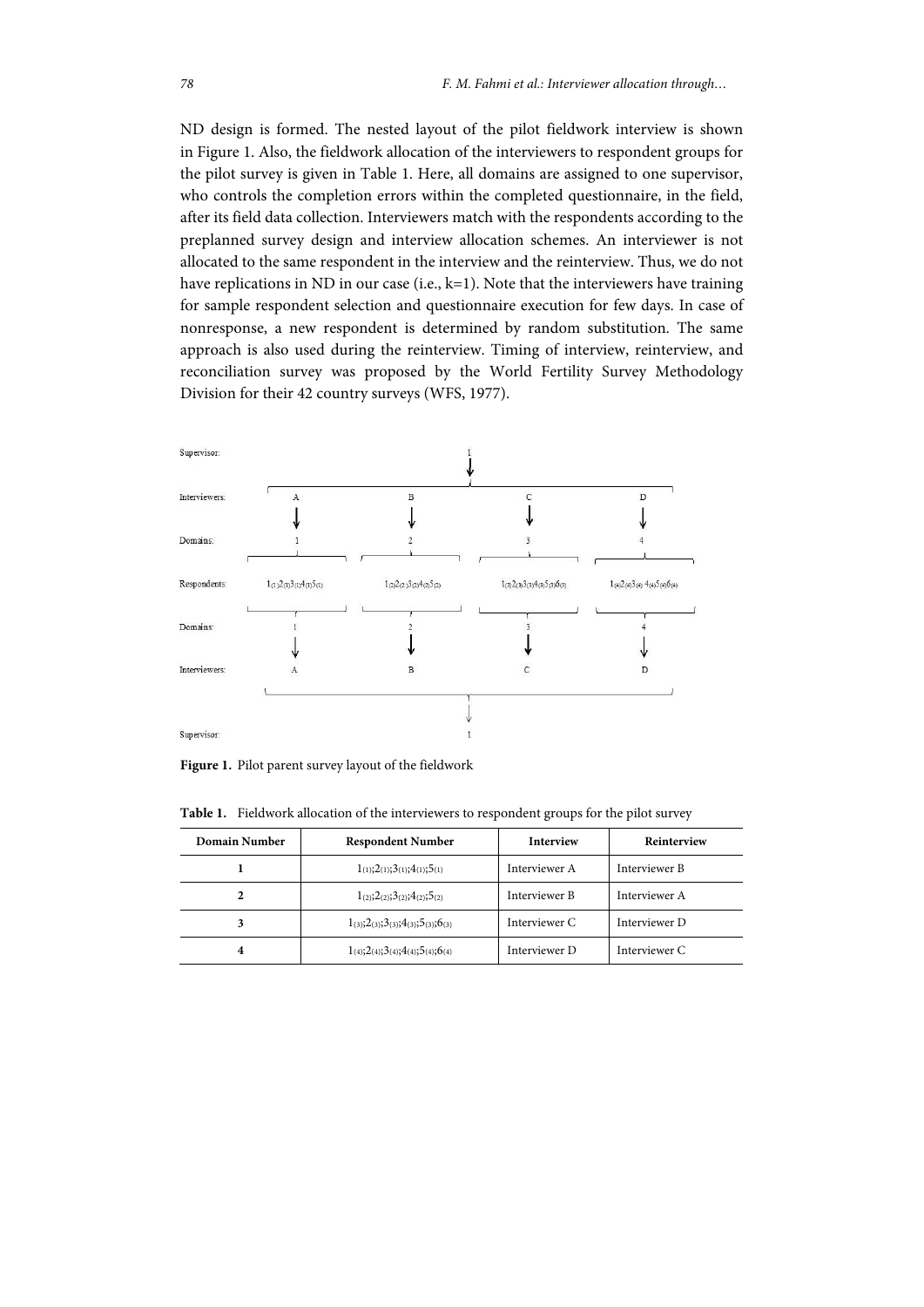By following the suggestions (Biemer and Stokes, 2004), after an interval of one month, the second round of the survey, the reinterview, is applied to the same respondents by exchanging the interviewers' domains using the same questionnaire paper (see Figure 2 and Table 1). Since the purpose of the reinterview is to estimate response variance and response bias, the original questions are repeated in their exact forms as suggested by Kish (1965). Note also that the execution of the questionnaires in both interview and reinterview is made on a voluntary basis to the respondent.



**Figure 2.** Pilot reinterview survey layout of the fieldwork

As a field operation, reinterviews are expensive, in face to face surveys. Because of its complex methodology, some survey designers would like to neglect this operation. On the other hand, nonsampling errors cover a larger amount of the total error, when compared with sampling errors. One should make a decision on the error versus cost of the survey operation. The reinterview is always conducted on a subsample of the original survey sample, the costs can be moderate. However, with the use of computer assisted interviewing, operational costs can be kept minimal while the usefulness of the reinterview is increased. The survey contained 10 basic questions, which are designed to cover a different range of data measurement levels such as dichotomy, polytomy, ordinal, interval (see Table 2).

The random effects model used for this survey is developed from model (31), and written as

$$
y_{ij} = \mu + \tau_i + \beta_{j(i)} + \varepsilon_{(ij)} \begin{cases} i = 1, 2, ..., 4 \\ j = 1, 2, ..., 22 \end{cases} .
$$
 (32)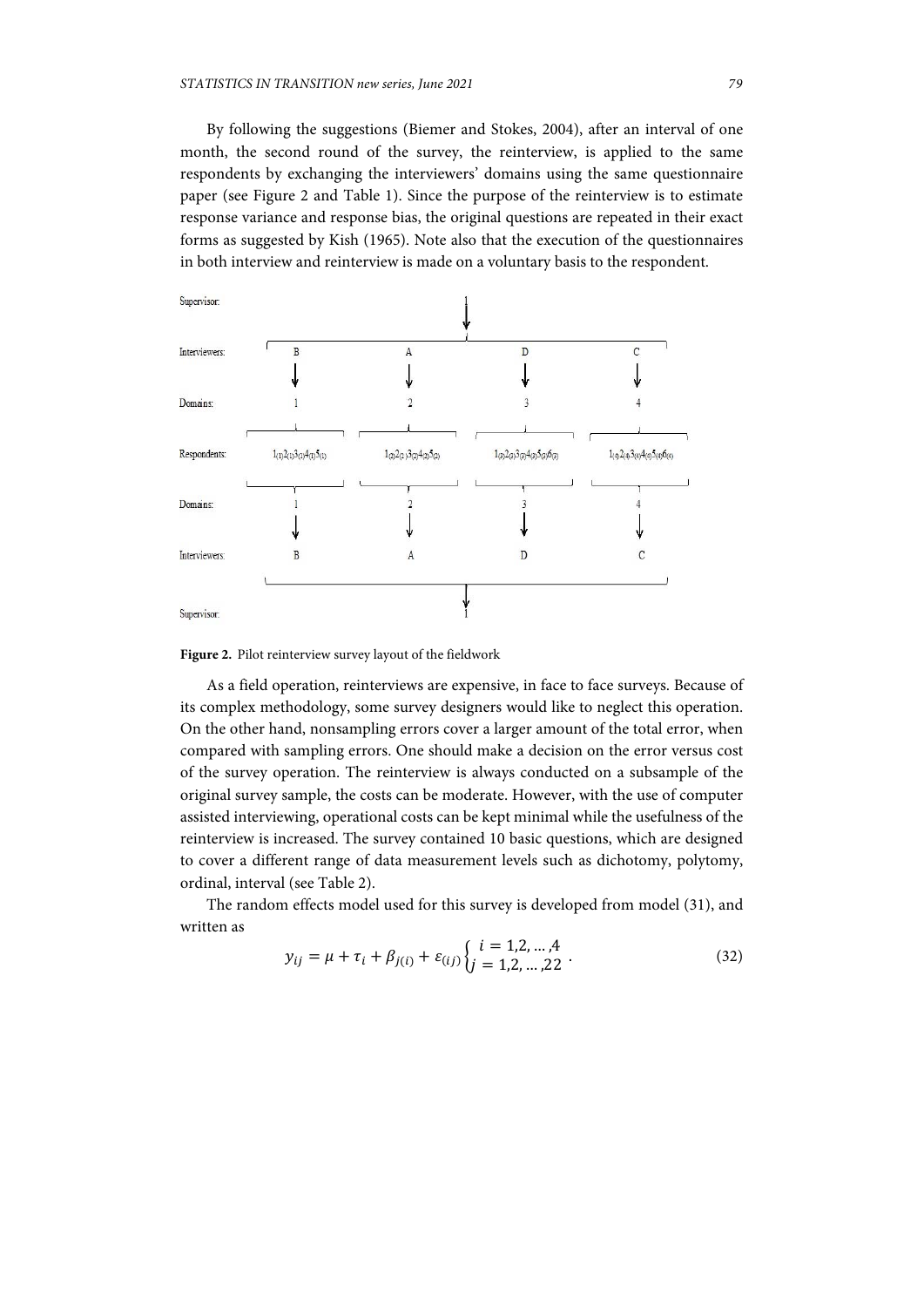Here,  $\mu$  represents the true value,  $\tau_i$  the *i*th interviewer error,  $\beta_{i(i)}$  is the *j*th respondent error nested under the *i*th interviewer,  $\varepsilon$ <sub>(*i*j)</sub> is the NID (0, $\sigma$ <sup>2</sup>) random error term. Thus, in this design, we assume that there are four domains and from each domain a sample of size five, five, six and six respondents are drawn, respectively, without replacement.

This is an unbalanced design because the sizes of each interviewer's assignment are not the same. The response error analysis is conducted and response reliability measures are calculated for each question listed in Table 2 by using the formulas shown in Section 2, and the results obtained are presented in Table 3 and Table 4. Note here that to calculate the response reliability statistics for the Likert scale type questions, the agreement proportions between two interviews are obtain first (see Fahmi 2013).

| <b>Pilot Survey</b><br><b>Question</b><br><b>Number</b> | Measurement<br>scale | Variable name                                                             | <b>Main Survey</b><br><b>Question</b><br><b>Number</b> |
|---------------------------------------------------------|----------------------|---------------------------------------------------------------------------|--------------------------------------------------------|
|                                                         | Dichotomy            | Gender of respondent                                                      |                                                        |
|                                                         | Interval             | Age of respondent                                                         |                                                        |
| 3                                                       | Interval             | Height of respondent                                                      | 3                                                      |
| 4                                                       | Likert scale         | Last degree owned                                                         | 5                                                      |
| 5                                                       | Dichotomy            | Title of respondent                                                       | 6                                                      |
| 6                                                       | Interval             | Working duration in years in the university                               | 8                                                      |
|                                                         | Interval             | Payment on clothing in TL <sup>*</sup> per month <sup>**</sup>            | 15                                                     |
| 8                                                       | Interval             | Payment on cultural activities in TL <sup>*</sup> per month <sup>**</sup> | 16                                                     |
| 9                                                       | Likert scale         | Job satisfaction                                                          | 17                                                     |
| 10                                                      | Likert scale         | Salary satisfaction                                                       | 18                                                     |

**Table 2.** Pilot study questions and related information

\* Note that TL refers to Turkish Lira as currency; \*\* "per month" refers to any average month within the year.

| Ques.<br>No.   | A     | D     | $A_{k=1}$ | $D_{k=1}$ | <b>IOI</b> | <b>IOI</b><br>Eval. | r         | K     | $K_{w}$ | К<br>Eval. | $CI$ for $K$     |
|----------------|-------|-------|-----------|-----------|------------|---------------------|-----------|-------|---------|------------|------------------|
|                | 1.000 | 0.000 | 1.000     | 0.000     | NA         | <b>NA</b>           | <b>NA</b> | 1.000 | 1.000   | AP         | $(1.00, 1.00)^*$ |
| $\overline{c}$ | 1.000 | 0.000 | 1.000     | 0.000     | 0.000      | L                   | 1.000     | 1.000 | 1.000   | AP         | $(1.00, 1.00)^*$ |
| 3              | 1.000 | 0.000 | 1.000     | 0.000     | 0.000      | L                   | 1.000     | 1.000 | 1.000   | AP         | $(1.00, 1.00)^*$ |
| 4              | 1.000 | 0.000 | 1.000     | 0.000     | 0.000      | L                   | 1.000     | 1.000 | 1.000   | AP         | $(1.00, 1.00)^*$ |
| 5              | 1.000 | 0.000 | 1.000     | 0.000     | NA         | <b>NA</b>           | <b>NA</b> | 1.000 | 1.000   | AP         | $(1.00, 1.00)^*$ |
| 6              | 1.000 | 0.000 | 1.000     | 0.000     | 0.001      | L                   | 0.999     | 1.000 | 1.000   | AP         | $(1.00, 1.00)^*$ |
| 7              | 0.636 | 0.363 | 0.818     | 0.182     | 0.399      | M                   | 0.601     | 0.480 | 0.528   | M          | $(0.20, 0.76)^*$ |
| 8              | 0.454 | 0.545 | 0.864     | 0.136     | 0.685      | Н                   | 0.315     | 0.248 | 0.313   | F          | $(-0.03, 0.53)$  |
| 9              | 0.864 | 0.136 | 0.908     | 0.092     | 0.469      | M                   | 0.531     | 0.749 | 0.891   | S          | $(0.53, 0.97)^*$ |
| 10             | 0.682 | 0.318 | 0.955     | 0.045     | 0.326      | M                   | 0.674     | 0.566 | 0.596   | M          | $(0.32, 0.82)^*$ |

**Table 3.** Response reliability statistics for the pilot survey

Notes: 1. NA indicates that this statistic is irrelevant for this type of variable; M: Moderate; L: Low; H: High; F: Fair: AP: Almost Perfect; S: Substantial 2. \* denotes statistically significant kappa value for that particular type of question at α=0.05 level of significance by paired-t test. 3. Indices of *A*: crude agreement; *D*: crude disagreement; *IOI*: inconsistency; *r*: reliability of data; *K:* consistency (kappa) 4. Values of *A*, *r* and *K* close to one (1) indicate consistent and reliable data.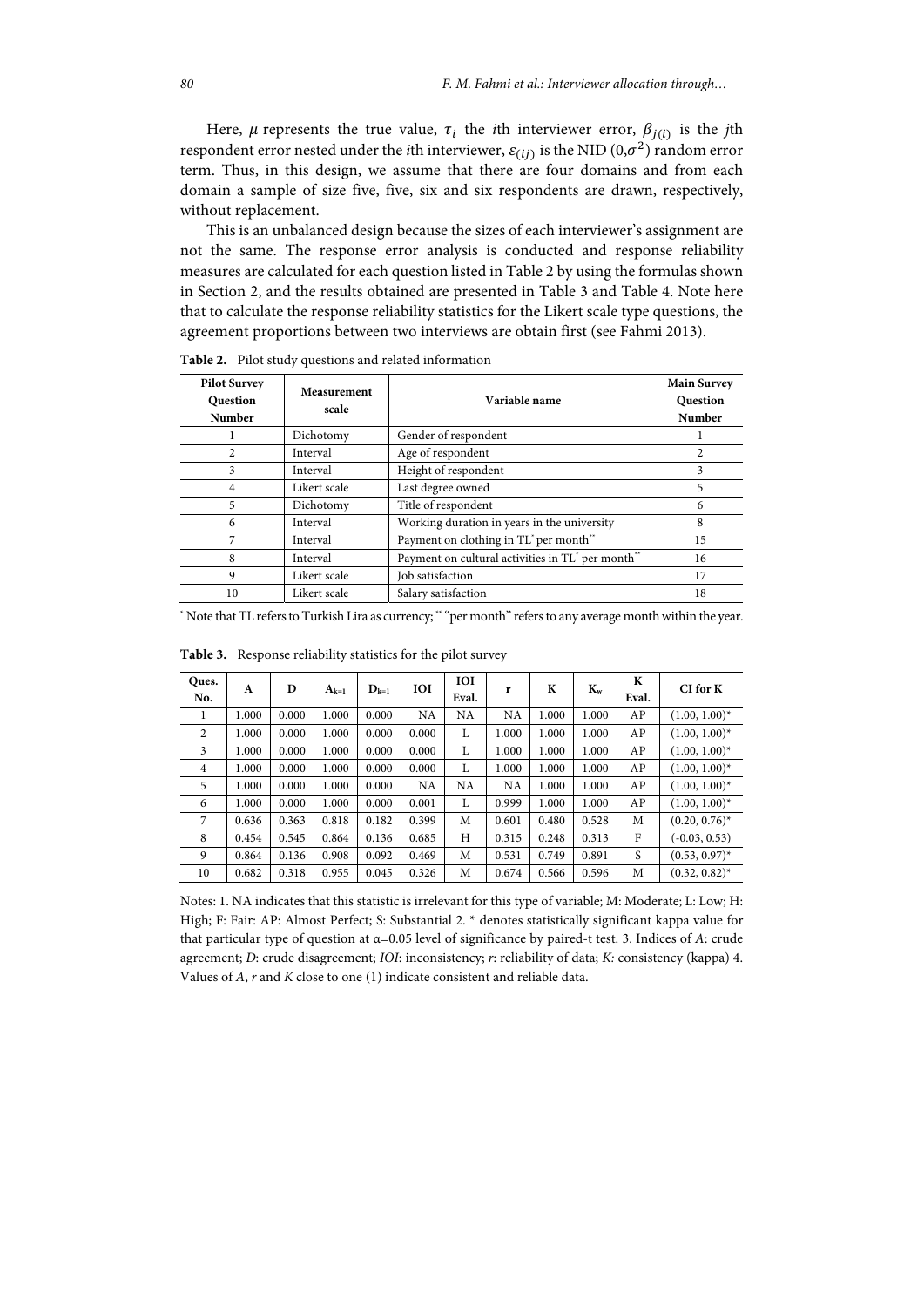## **3.3. Main survey application**

In the main survey, the questionnaires of the pilot survey are extended with some additional questions, and executed to the randomly selected faculty members of METU, Turkey, under a preplanned schema according to an ND, again in two rounds, namely, main and reinterview surveys. Details of both response error applications are presented below. Note that main survey data can be found in Fahmi (2013).

In this part of the study, following the methodology proposed by Ayhan (2003, 2012), Fahmi (2013), and Batmaz and Fahmi (2015), an ND is applied to allocate the interviewers to respondents in a life satisfaction and time use survey for METU academicians. The survey contains 20 questions, and it is applied to 168 academicians. They are randomly selected from METU's five faculties which have 839 academicians. The sample corresponds to 20% of the total number of the academicians working at METU. The number of faculty members and the corresponding sizes of the selected samples are given in Table 5. Note here that since this is an academic research, the sample size is limited to 168 academicians.

| Ques.<br>No.            | $\overline{y}$ | $\overline{y}_1$ | $\overline{y}_2$ | $d=$<br>$\overline{y}_1-\overline{y}_2$ | CI for d           | $\alpha$ | $s_t^2$ | $s_r^2$ | $s^2$ | $\hat{\delta}_2 s_r^2$ |
|-------------------------|----------------|------------------|------------------|-----------------------------------------|--------------------|----------|---------|---------|-------|------------------------|
| 1                       | NA             | NA               | NA               | NA                                      | NA.                | 1.000    | NA      | NA      | NA    | NA                     |
| $\overline{2}$          | 32.86          | 32.86            | 32.86            | $\mathbf{0}$                            | (0.00, 0.00)       | 1.000    | 0.00    | 0.00    | 0.00  | 0.00                   |
| $\overline{\mathbf{3}}$ | 170.56         | 170.59           | 170.55           | 0.04                                    | $(-0.24, 0.33)$    | 0.998    | 0.00    | 0.00    | 0.00  | 0.00                   |
| $\overline{4}$          | 2.18           | 2.18             | 2.18             | $\mathbf{0}$                            | (0.00, 0.00)       | 1.000    | 0.00    | 0.00    | 0.00  | 0.00                   |
| 5                       | NA             | NA               | NA               | NA                                      | NA.                | 1.000    | NA      | NA      | NA    | NA                     |
| 6                       | 7.4            | 7.30             | 7.60             | $-0.30$                                 | $(-0.48, -0.10)^*$ | 0.998    | 53.13   | 0.09    | 53.04 | 0.11                   |
| 7                       | 142.70         | 133.86           | 151.59           | $-17.73$                                | $(-61.91, 26.46)$  | 0.624    | 13.459  | 5.380   | 8.079 | 979                    |
| 8                       | 90.45          | 77.50            | 103.41           | $-25.91$                                | $(-47.99, 3.83)^*$ | 0.802    | 1.863   | 1.277   | 587   | 789                    |
| 9                       | 4.25           | 4.27             | 4.23             | 0.04                                    | $(-0.24, 0.34)$    | 0.599    | 0.49    | 0.23    | 0.27  | 0.094                  |
| 10                      | 3.00           | 3.04             | 2.95             | 0.09                                    | $(-0.21, 0.39)$    | 0.820    | 1.38    | 0.45    | 0.93  | 0.052                  |

**Table 4.** Other response error statistics for the pilot survey

Notes: 1. NA indicates that this statistic is irrelevant for this type of variable, 2. \* denotes statistically significant difference between the parent and reinterview values for that particular type of question at α=0.05 level of significance by paired-t test. 3. *d*: response deviance (error); *α*: interviewer effect; *st 2* : total variance;  $s_r^2$ : response variance;  $s_s^2$ : sampling variance  $\hat{\delta}_2 s_r^2$ : correlated interviewer variance 4. Values of *D*, *IOI*, and *d* close to zero (0) and also *CI for K* and for *d* containing zero indicate consistent and reliable data.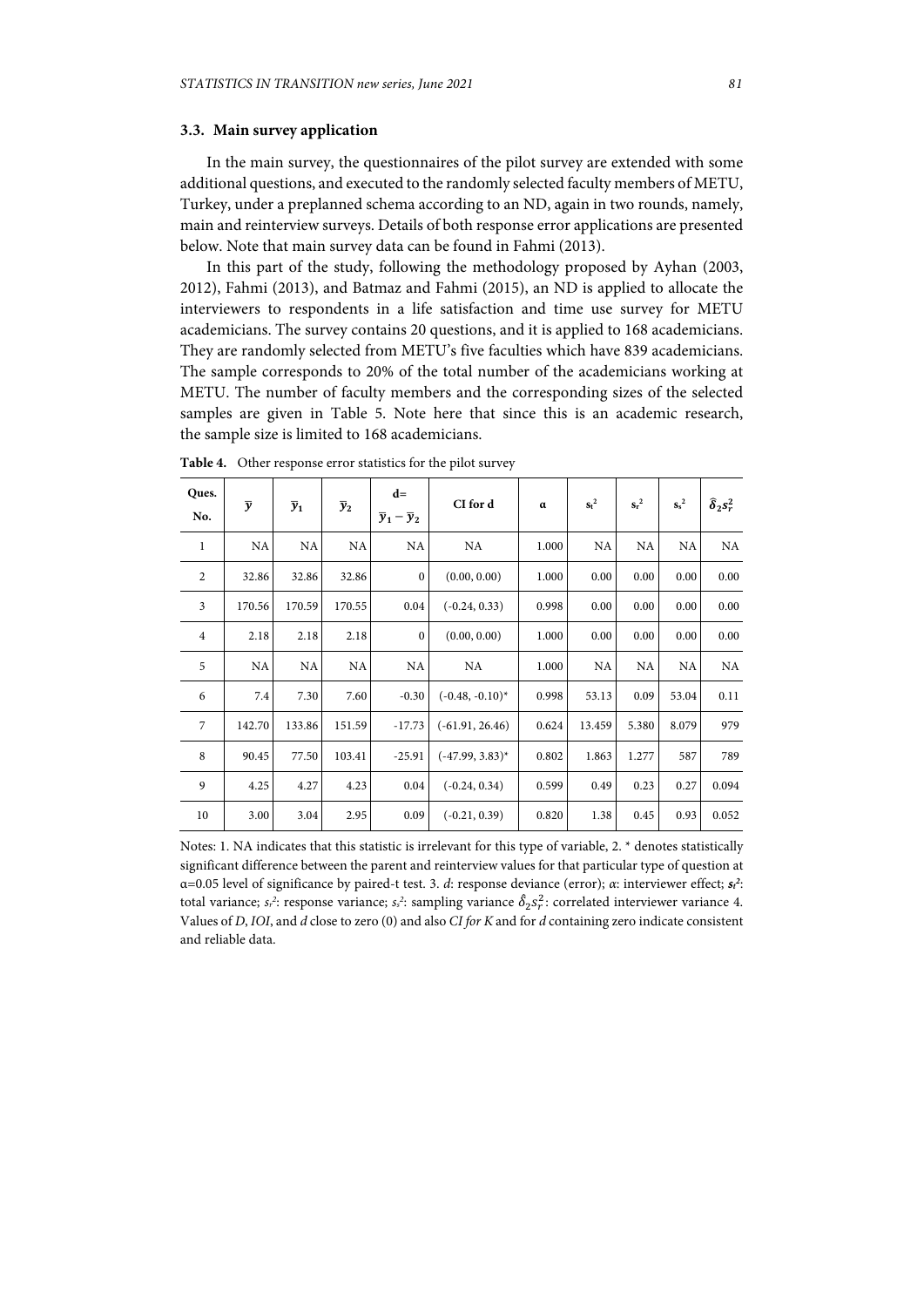| <b>Faculties</b>                     | <b>Total number</b><br>of academicians | Selected number<br>of academicians |  |  |
|--------------------------------------|----------------------------------------|------------------------------------|--|--|
| Architecture                         | 52                                     | 10                                 |  |  |
| Economic and Administrative Sciences | 91                                     | 18                                 |  |  |
| Education                            | 80                                     | 16                                 |  |  |
| Engineering                          | 384                                    | 77                                 |  |  |
| Arts and Sciences                    | 232                                    | 47                                 |  |  |
| Total                                | 839                                    | 168                                |  |  |

**Table 5.** Number of academicians at each METU faculty and the selected sample sizes

The respondents are divided into eight domains, and one interviewer is sent to each domain, randomly. As in the case of the pilot study, the numbers of each interviewer's assignments are not the same. Hence, an unbalanced ND design is formed again.

One month later, the second round of the main survey is applied to six respondents from each domain (See Table 5), which are again selected randomly by exchanging the interviewers' domains, and using the same original questionnaire (See Figure 4). The nested layout of the first round main survey fieldwork interview is shown in Figure 3.

In the main survey, the questionnaire is expanded to 20 questions by including 10 more questions related to academicians' time use in addition to the life satisfaction questions covered in the pilot study. Main survey questions and the related information is presented in Table 6. The number of respondents at each sample department in the main survey first round (interview) and the second round (reinterview) is given in Fahmi (2013). Note here that the same random effects model given in model (32), which is developed from model (31), is used.

## **4. Findings and discussion**

In order to exemplify the methodology considered, a pilot and also a main sample survey are executed both in two rounds (interview–reinterview). The response error analysis is conducted and response reliability measures are calculated using formulas given in Section 2 for each question listed in Table 6, and the results obtained are presented in Table 7 and Table 8.

Response reliability measures for questions based on different levels of measurement scales are obtained for data collected from the sample surveys. Simple and correlated response errors are also estimated for different measurement scaled data. In this Section, the data obtained from these applications are evaluated with respect to the reliability measures and other statistics for all variables.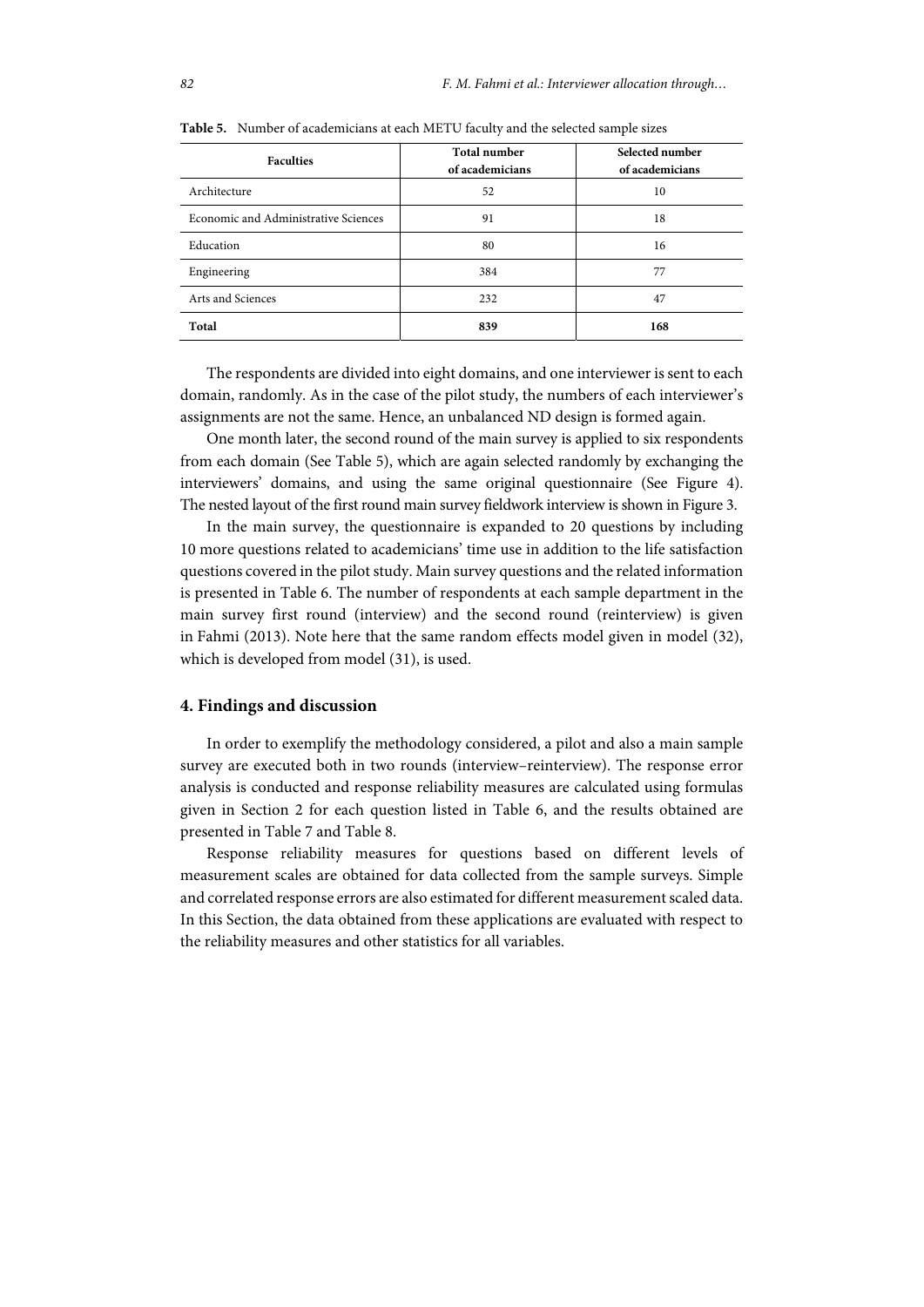

**Figure 3.** Parent main survey layout of the fieldwork



**Figure 4.** Main survey reinterview layout of the fieldwork

## **4.1. Findings of the pilot survey**

When the results are examined, the following findings of the pilot study may be given as follows:

• For questions 1-5, we have completely reliable data with respect to all relevant indices considered; there exists ignorable response variance for question 6 with respect to *index of consistency* (*IOI*) and of *data reliability* (*r* = 1 – *IOI*) in Table 3, and also with respect to  $s_r^2$  in Table 4. For the rest of questions (7-10), there exist response variances with respect to *IOI*, r and also **sr 2** . Among them *interviewer effects* (α) are observed on questions 9, 7, 8 and 10, in decreasing order (Table 4).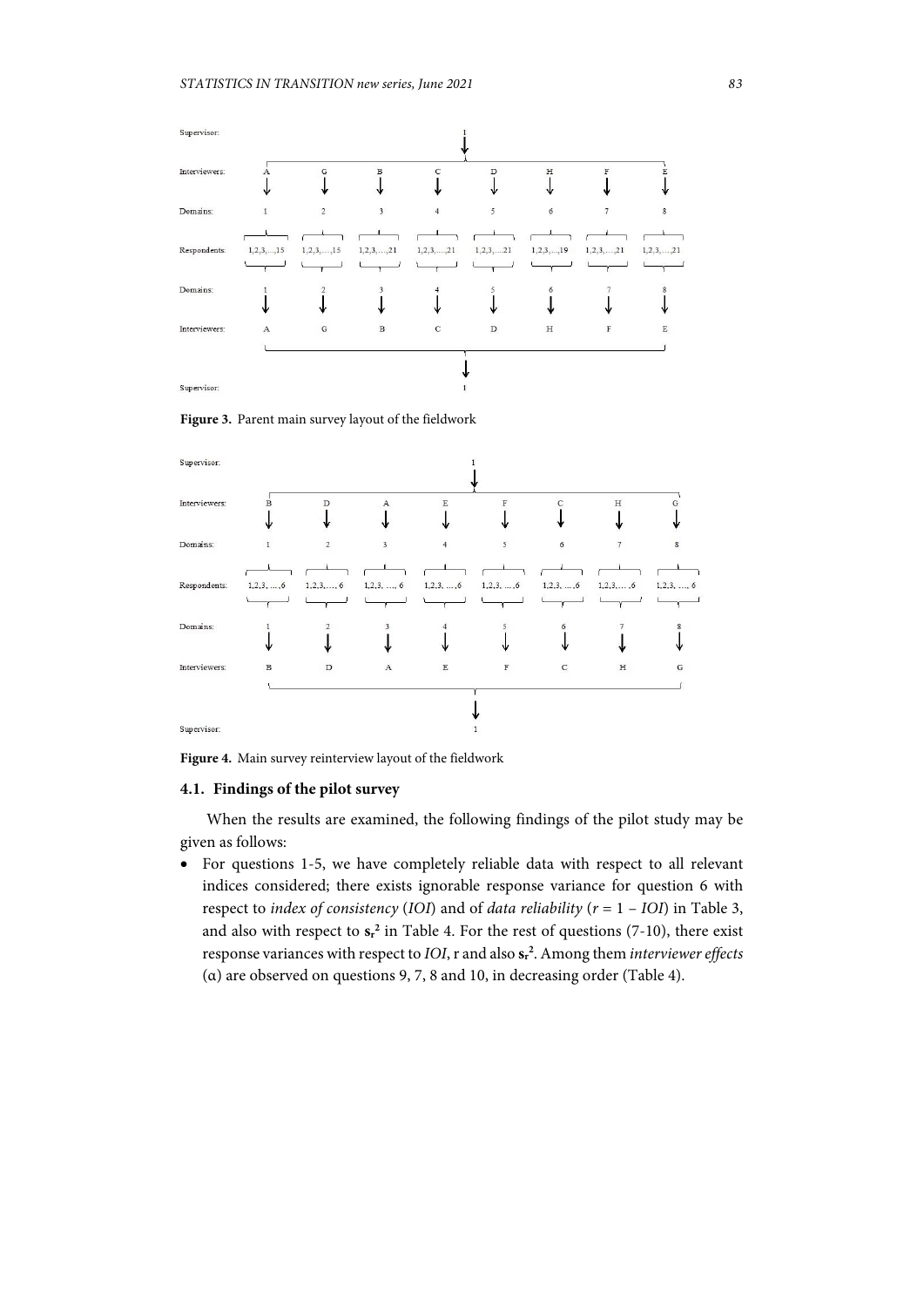| <b>Main Survey</b><br><b>Question</b><br><b>Number</b> | Measurement<br>scale | Variable name                                          | <b>Pilot Survey</b><br><b>Question</b><br>Number |
|--------------------------------------------------------|----------------------|--------------------------------------------------------|--------------------------------------------------|
| 1                                                      | Dichotomy            | Gender of respondent                                   | 1                                                |
| $\overline{c}$                                         | Interval             | Age of respondent                                      | $\overline{c}$                                   |
| 3                                                      | Interval             | Height of respondent                                   | 3                                                |
| $\overline{4}$                                         | Dichotomy            | Marital status of respondent                           |                                                  |
| 5                                                      | Likert scale         | Last degree owned                                      | $\overline{4}$                                   |
| 6                                                      | Likert scale         | Title of the respondent                                | 5                                                |
| 7                                                      | Likert scale         | Number of languages known                              |                                                  |
| 8                                                      | Interval             | Working duration in years in the university            | 6                                                |
| 9                                                      | Interval             | Fixed working duration in a day in hours <sup>*</sup>  |                                                  |
| 10                                                     | Interval             | Sleeping duration a day in hours                       |                                                  |
| 11                                                     | Interval             | Time spent for leisure and sports per week             |                                                  |
| 12                                                     | Interval             | Time spent for eating and drinking per day             |                                                  |
| 13                                                     | Interval             | Time spent with their family per week                  |                                                  |
| 14                                                     | Dichotomy            | Interested in cooking                                  |                                                  |
| 15                                                     | Interval             | Payment on clothing in TL** per month***               | $\overline{7}$                                   |
| 16                                                     | Interval             | Payment on cultural activities in TL** per<br>month*** | 8                                                |
| 17                                                     | Likert scale         | Job satisfaction                                       | $\mathbf{Q}$                                     |
| 18                                                     | Likert scale         | Salary satisfaction                                    | 10                                               |
| 19                                                     | Likert scale         | Working duration satisfaction                          |                                                  |
| 20                                                     | Likert scale         | Current use for time satisfaction                      |                                                  |

**Table 6.** Main survey questions and related information

\* Note that the time frame for the working duration may not be well defined for this variable, and may create limitation and potential reason of variability from one round to another. \*\* TL refers to Turkish Lira as a currency. \*\*\* "per month" refers to any average month within the year.

- There is no response error at all in questions 2, 3 and 4 of type interval, interval, and ordinal, respectively, according to response deviation (d), and *CI for d*, which includes zero (Table 4). Also, the associated almost perfect *kappa* values (*K*=1.0) are found to be statistically significant based on *CI for K* (Table 3). Besides, according to α, responses in the two interviews are perfectly correlated (Table 4).
- For questions 1 and 5 of the dichotomy type, *crude agreement (A), disagreement(D)* and *consistency* (*K*) index values indicate statistically significant with respect to *CI for K* and perfect agreement with respect to evaluation of *K* between two interviews (Table 3).
- There is very small but statistically significant response error for question 6 according to *response deviation* (d), and *CI for d* (Table 4). However, response variance is accounted for only 0.1% of the total variance with respect to *index of inconsistency* (*IOI*) (Table 3). For the question inquiring about the working period duration of respondents, the estimators of the *uncorrelated response variance* (**sr 2** ) and *correlated interviewer variance*  $(\hat{\delta}_2 s_r^2)$  are found to be low (Table 4), indicating smaller interviewer effect on the respondents.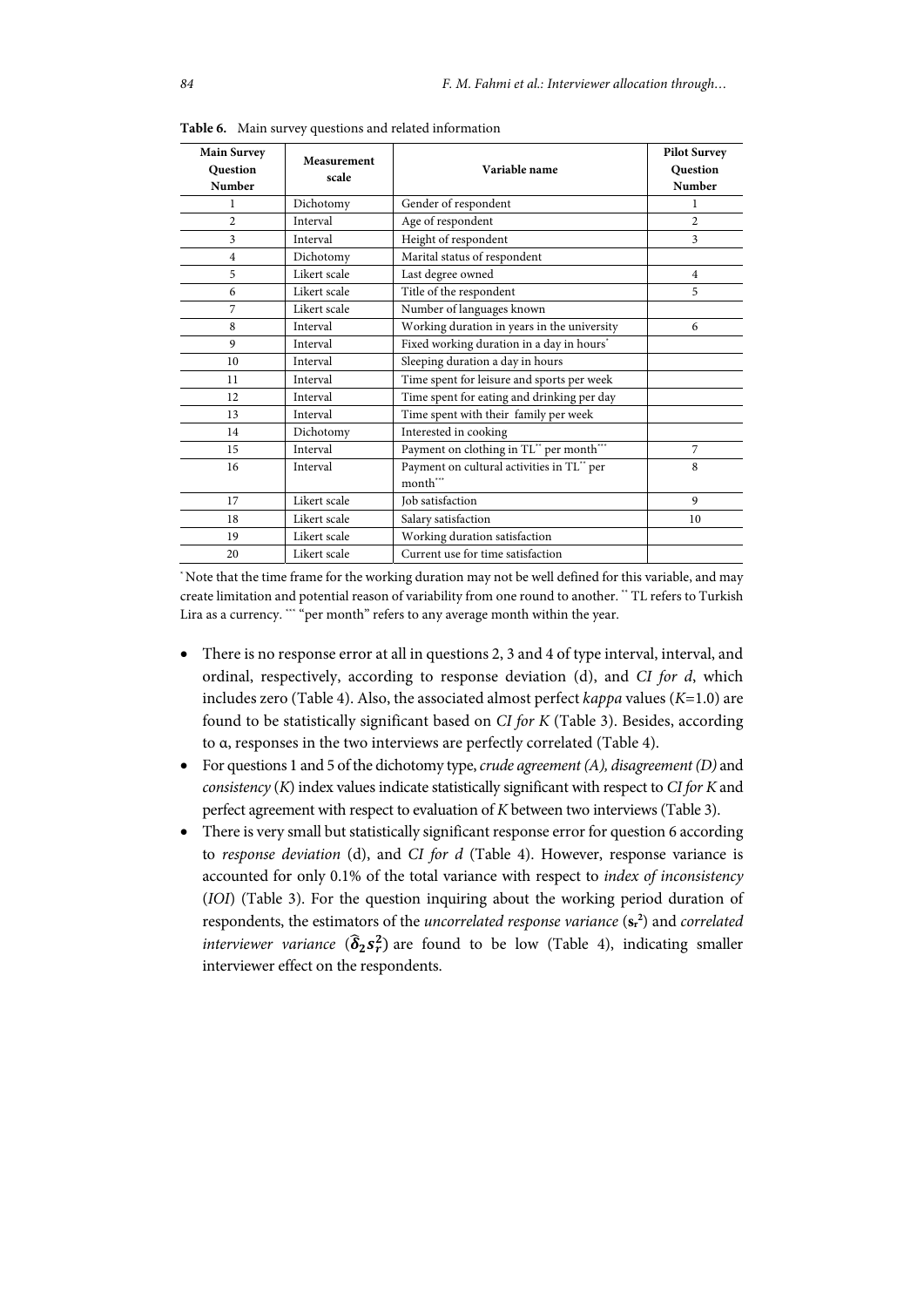• For questions 7 and 8 of the interval type, which ask the respondents about the amount of money spend on clothing and on cultural activities, respectively, *response errors* (*d*) and their associated *response variances* ( $s_r^2$ ) are the largest among the other questions (Table 4). However, there is a statistically significant difference in responses between two interviews only for question 8 with respect to *CI for d* (Table 4). The response variances are attributed to 40% and 69% of the total variance with respect to *IOI* for questions 7 and 8, respectively (Table 3). In addition, interviewer variances are attributed to 7% (=979/13.459) and 42% (=789/1.863) of the total variance for questions 7 and 8, respectively. According to the *kappa*, there is a moderate and fair agreement between responses of two interviews (Table 3), although correlation statistics do not indicate (α values are 0.775 and 0.947 for question 7 and 8, respectively (Table 4)).

| Ques.<br>No.   | A     | D     | A <sub>k</sub> | $D_k$ | <b>IOI</b> | IOI<br>Eval. | r         | K     | $K_{w}$ | K<br>Eval. | CI for K         |
|----------------|-------|-------|----------------|-------|------------|--------------|-----------|-------|---------|------------|------------------|
| 1              | 1.000 | 0.000 | 1.000          | 0.000 | NA         | NA           |           | 1.000 | 1.000   | AP         | $(1.00, 1.00)^*$ |
| $\overline{2}$ | 0.937 | 0.063 | 1.000          | 0.000 | 0.011      | L            | 0.989     | 0.908 | 0.952   | AP         | $(0.81, 1.01)^*$ |
| 3              | 0.915 | 0.085 | 1.000          | 0.000 | 0.019      | L            | 0.981     | 0.877 | 0.897   | AP         | $(0.76, 0.99)^*$ |
| $\overline{4}$ | 1.000 | 0.000 | 1.000          | 0.000 | NA         | NA           | <b>NA</b> | 1.000 | 1.000   | AP         | $(1.00, 1.00)^*$ |
| 5              | 1.000 | 0.000 | 1.000          | 0.000 | 0.000      | L            | 1.000     | 1.000 | 1.000   | AP         | $(1.00, 1.00)^*$ |
| 6              | 0.917 | 0.083 | 1.000          | 0.000 | 0.296      | M            | 0.704     | 0.875 | 0.904   | AP         | $(0.76, 0.99)^*$ |
| 7              | 0.833 | 0.167 | 1.000          | 0.000 | 0.143      | L            | 0.857     | 0.583 | 0.621   | M          | $(0.34, 0.83)^*$ |
| 8              | 0.896 | 0.104 | 1.000          | 0.000 | 0.048      | L            | 0.952     | 0.859 | 0.883   | AP         | $(0.73, 0.99)^*$ |
| 9              | 0.708 | 0.295 | 0.979          | 0.021 | 0.296      | M            | 0.704     | 0.494 | 0.576   | M          | $(0.27, 0.77)^*$ |
| 10             | 0.625 | 0.375 | 0.958          | 0.042 | 0.382      | M            | 0.618     | 0.434 | 0.500   | M          | $(0.23, 0.64)^*$ |
| 11             | 0.688 | 0.313 | 0.917          | 0.083 | 0.562      | H            | 0.438     | 0.407 | 0.455   | M          | $(0.19, 0.62)^*$ |
| 12             | 0.688 | 0.313 | 0.938          | 0.062 | 0.800      | Η            | 0.200     | 0.444 | 0.558   | M          | $(0.23, 0.66)^*$ |
| 13             | 0.646 | 0.354 | 0.896          | 0.104 | 0.608      | Η            | 0.392     | 0.496 | 0.575   | M          | $(0.32, 0.68)^*$ |
| 14             | 0.813 | 0.188 | 1.000          | 0.000 | NA         | NA           | NA        | 0.631 | 0.698   | S          | $(0.42, 0.84)^*$ |
| 15             | 0.542 | 0.458 | 0.813          | 0.187 | 0.340      | М            | 0.660     | 0.317 | 0.414   | ${\rm F}$  | $(0.15, 0.49)^*$ |
| 16             | 0.667 | 0.333 | 0.917          | 0.083 | 0.171      | L            | 0.829     | 0.301 | 0.385   | F          | $(0.09, 0.51)^*$ |
| 17             | 0.604 | 0.396 | 1.000          | 0.000 | 0.442      | М            | 0.558     | 0.360 | 0.427   | ${\rm F}$  | $(0.16, 0.56)^*$ |
| 18             | 0.562 | 0.438 | 0.938          | 0.062 | 0.302      | М            | 0.302     | 0.399 | 0.522   | F          | $(0.21, 0.59)^*$ |
| 19             | 0.542 | 0.458 | 0.938          | 0.062 | 0.547      | H            | 0.547     | 0.263 | 0.356   | ${\rm F}$  | $(0.05, 0.48)^*$ |
| 20             | 0.646 | 0.354 | 0.938          | 0.062 | 0.265      | М            | 0.265     | 0.521 | 0.602   | M          | $(0.34, 0.70)^*$ |

**Table 7.** Response reliability statistics for the main survey

Notes: 1. NA indicates that this statistic is irrelevant for this type of variable; M: Moderate; L: Low; H: High; F: Fair: AP: Almost Perfect; S: Substantial 2. \* denotes statistically significant kappa value for that particular type of question at α=0.05 level of significance by paired-t test. 3. Indices of *A*: crude agreement; *D*: crude disagreement; *IOI*: inconsistency; *r*: reliability of data; *K:* consistency (kappa) 4. Values of *A*, *r* and *K* close to one (1) indicate consistent and reliable data.

 There exist very small and not statistically significant response errors associated with questions 9 and 10 of the ordinal type with respect to *response deviation* (*d*) and associated *CI for d*, asking about overall job and salary satisfaction of the respondents, respectively (Table 4). However, there exist response variances which are attributed to 47% and 33% of the total variance for questions 9 and 10 with respect to *index of*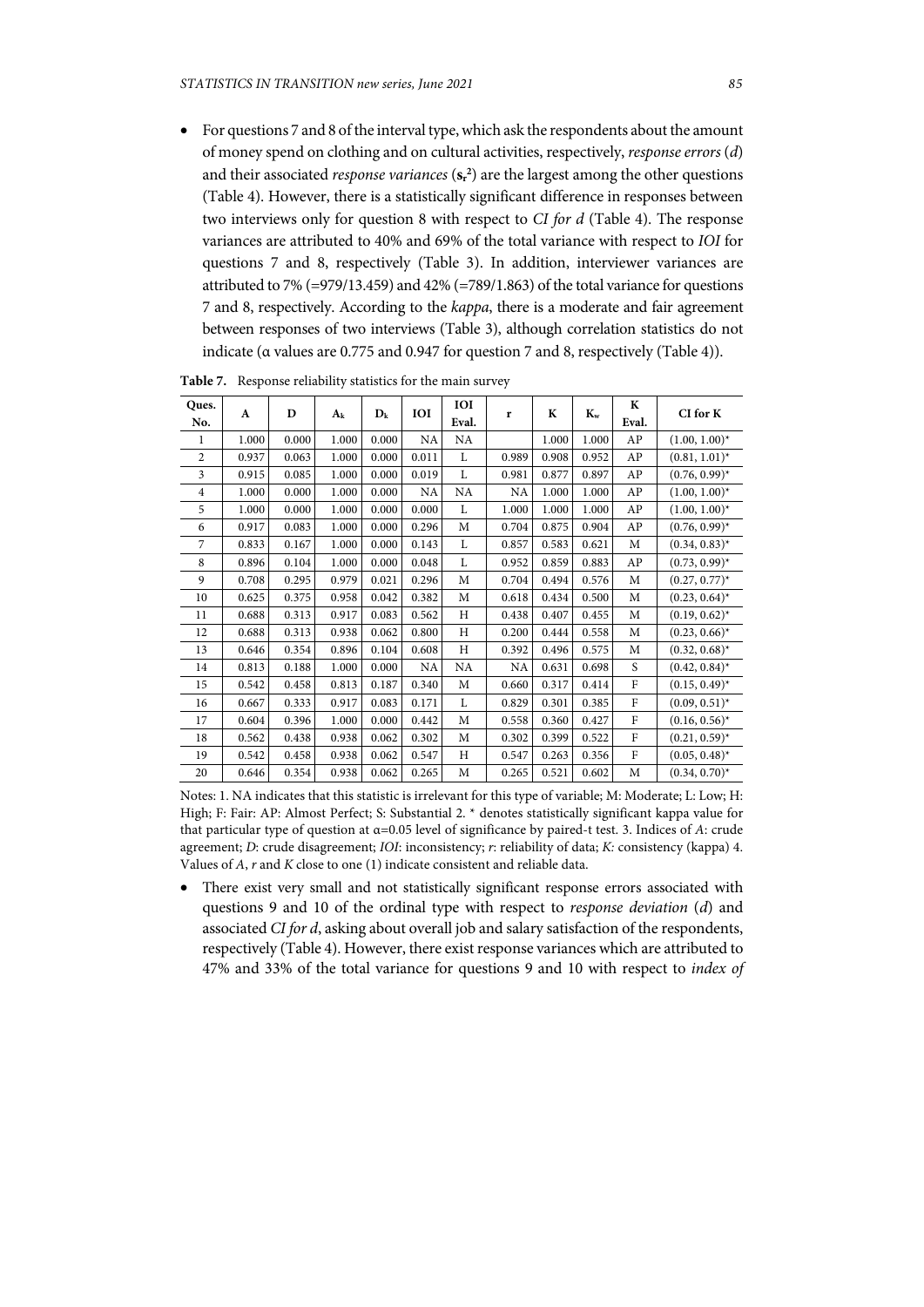*consistency*, *IOI*, respectively (Table 3). Also, an *interviewer effect* is detected with respect to  $\alpha$  on the responses for these questions; however, they only account for 19%  $(=0.094/0.49)$  and 3.8%  $(=0.052/1.38)$  of the total variance for questions 9 and 10, respectively (Table 4). Reliability statistics indicate that there is substantial and moderate agreement between the responses of two interviews for questions 9 and 10 with respect to evaluation of kappa, *K* (Table 3), respectively; nevertheless, correlation statistics do not approve this (α values are 0.599 and 0.820 for question 9 and 10, respectively (Table 4)).

# **4.2. Findings of the main survey**

Findings of the main survey may be given as follows:

 For some questions such as 1 and 4 with respect to *index of crude agreement*, *A*, in Table 6, and 5, 19 with respect to *response error, d,* in Table 7, there are no changes in the given responses. Inquiring about the satisfaction of respondents with daily working hours (Question 19), *indices of crude agreement (A) and of consistency (K)* have a fair agreement between responses of two interviews.

| Ques.          | $\overline{y}$ |             |                  | $d=$                            | CI for d          | α     | $s_t^2$ | $s_r^2$ | $s^2$  |                                         |
|----------------|----------------|-------------|------------------|---------------------------------|-------------------|-------|---------|---------|--------|-----------------------------------------|
| No.            |                | $\bar{y}_1$ | $\overline{y}_2$ | $\overline{y}_1-\overline{y}_2$ |                   |       |         |         |        | $\widehat{\boldsymbol{\delta}}_2 s_r^2$ |
| 1              | NA             | NA          | NA               | NA                              | NA                | 1.000 | NA      | NA      | NA     | NA                                      |
| $\overline{2}$ | 47.83          | 46.48       | 46.98            | $-0.5$                          | $(-3.75, 1.67)$   | 0.989 | 122.72  | 1.40    | 121.32 | 0.000                                   |
| 3              | 172.24         | 171.38      | 171.33           | 0.05                            | $(-0.49, 0.58)$   | 0.979 | 80.79   | 1.54    | 79.25  | 0.130                                   |
| $\overline{4}$ | NA             | NA          | NA               | NA                              | NA.               | 1.000 | NA      | NA      | NA     | NA.                                     |
| 5              | 3.00           | 3.00        | 3.00             | $\mathbf{0}$                    | $(0.00, 0.00)^*$  | 1.000 | 0.00    | 0.00    | 0.00   | 0.000                                   |
| 6              | 1.98           | 2.00        | 1.95             | 0.05                            | $(-0.04, 0.13)$   | 0.937 | 0.86    | 0.04    | 0.81   | 0.040                                   |
| 7              | 1.31           | 1.27        | 1.35             | $-0.08$                         | $(-0.20, 0.03)$   | 0.775 | 0.56    | 0.08    | 0.48   | 0.110                                   |
| 8              | 18.52          | 16.33       | 17.45            | $-1.12$                         | $(-2.08, 0.23)$   | 0.947 | 146.25  | 7.03    | 139.22 | 0.004                                   |
| 9              | 8.51           | 8.27        | 7.97             | 0.3                             | $(-0.16, 0.76)$   | 0.674 | 4.26    | 1.26    | 3.00   | 0.003                                   |
| 10             | 7.01           | 7.14        | 7.02             | 0.12                            | $(-0.10, 0.33)$   | 0.651 | 0.76    | 0.29    | 0.48   | 0.002                                   |
| 11             | 1.16           | 1.26        | 1.49             | $-0.23$                         | $(-0.66, 0.19)$   | 0.635 | 1.85    | 1.04    | 0.81   | 0.047                                   |
| 12             | 1.58           | 1.65        | 1.70             | $-0.05$                         | $(-0.28, 0.18)$   | 0.403 | 0.45    | 0.36    | 0.10   | 0.046                                   |
| 13             | 3.45           | 3.56        | 3.31             | 0.25                            | $(-0.44, 0.94)$   | 0.641 | 4.72    | 2.87    | 1.86   | 0.068                                   |
| 14             | NA             | NA          | NA               | NA                              | NA                | 1.000 | NA      | NA      | NA     | NA                                      |
| 15             | 153.73         | 164.40      | 189.27           | $-24.87$                        | $(-66.69, 16.94)$ | 0.822 | 30,538  | 10,369  | 20,169 | 2.395                                   |
| 16             | 144.20         | 116.98      | 106.56           | 10.42                           | $(-19.37, 40.20)$ | 0.659 | 26,475  | 4,525   | 21,950 | 822.44                                  |
| 17             | 4.281          | 4.31        | 4.25             | 0.06                            | $(-0.12, 0.25)$   | 0.665 | 0.43    | 0.19    | 0.24   | 0.229                                   |
| 18             | 2.615          | 2.60        | 2.63             | $-0.03$                         | $(-0.27, 0.23)$   | 0.720 | 1.29    | 0.39    | 0.91   | 0.197                                   |
| 19             | 4.271          | 4.27        | 4.27             | $\mathbf{0}$                    | $(-0.25, 0.25)$   | 0.374 | 0.75    | 0.41    | 0.34   | 0.144                                   |
| 20             | 3.39           | 3.44        | 3.33             | 0.11                            | $(-0.13, 0.34)$   | 0.703 | 0.98    | 0.26    | 0.72   | 0.646                                   |

**Table 8.** Other response error statistics for the main survey

Notes: 1. NA indicates that this statistic is irrelevant for this type of variable, 2. \* denotes statistically significant difference between the parent and reinterview values for that particular type of question at α=0.05 level of significance by paired-t test. 3. *d*: response deviance (error); *α*: interviewer effect; *st 2* : total variance;  $s_r^2$ : response variance;  $s_s^2$ : sampling variance  $\hat{\delta}_2 s_r^2$ : correlated interviewer variance 4. Values of *D*, *IOI*, and *d* close to zero (0) and also *CI for K* and for *d* containing zero indicate consistent and reliable data.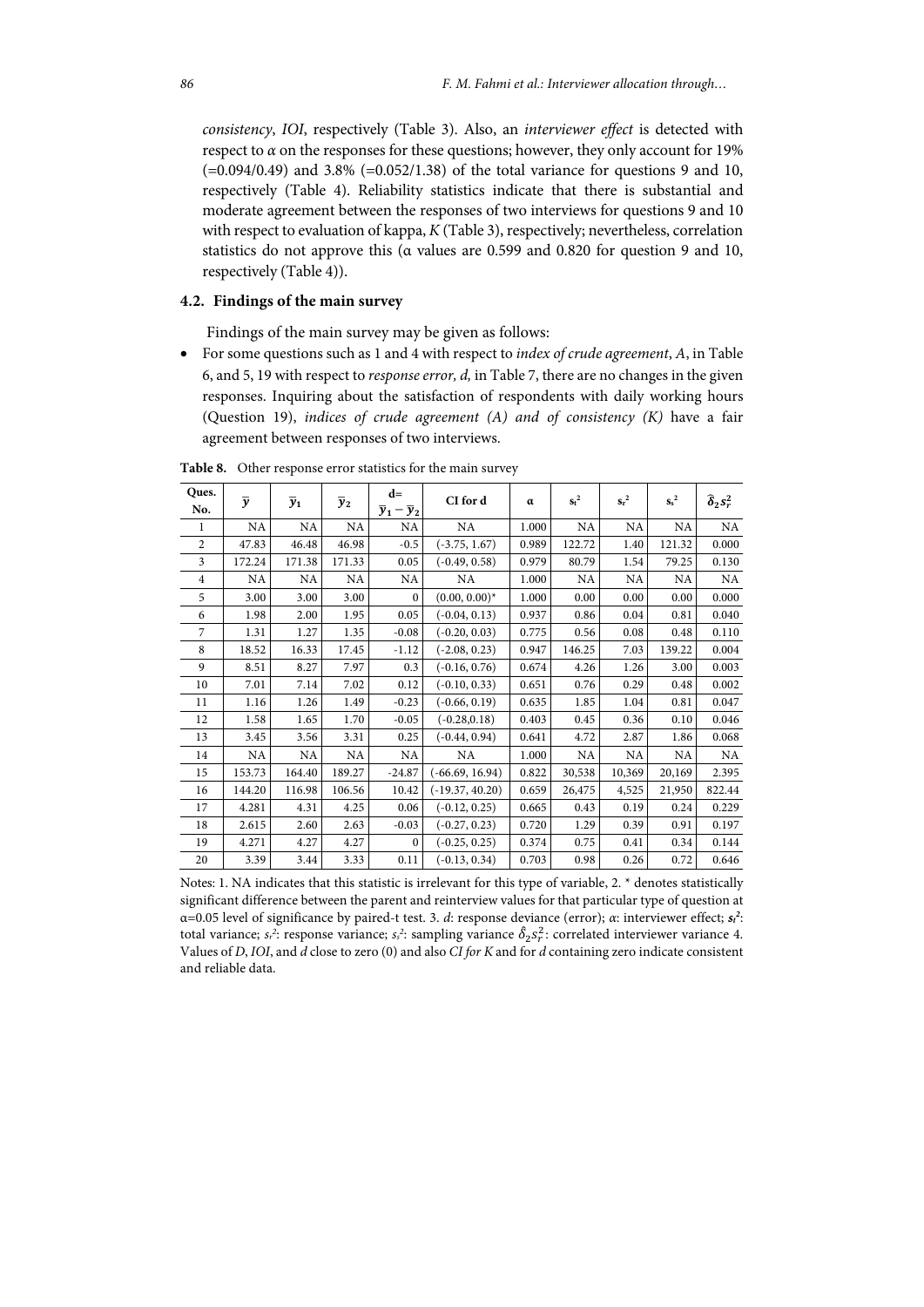- Reliable data belong to questions 1-8 and 14 with respect to *A* and *r* in Table 6. Asking about the height of respondents (Question 3), the *correlated interviewer variance,*  $\hat{\delta}_2 s_r^2$ , is found to be very low (Table 7). Asking about the academic title of the respondents (Question 6), indices of *crude agreement, A, and of consistency, K,* have almost a perfect agreement between responses of the two interviews (Table 6). For the number of languages known asked in question 7, *index of consistency, K,* have a moderate agreement between responses of the two interviews (Table 6). Inquiring about if s**/**he is interested in cooking (Question 14), *index of consistency, K,* have a substantial agreement between responses (Table 6).
- Data belonging to questions 9, 10, 15, 16 have a moderate to fair agreement and reliability (Table 6).
- The least reliable data belong to questions 11, 12, 13, 19; response variance accounts for 56%, 80%, 61%, 55% with respect to *IOI* (Table 6), and interviewer variance accounts for 7% (=0.047/1.85), 10% (=0.046/0.45), 1.4% (=0.068/4.72), 19% (=0.144/0.75) of the total variance for questions 11, 12, 13, 19, respectively.
- Asking about the level of job satisfaction, Question 17 has a fair agreement between responses of the two interviews with respect to the index of consistency (*K*) (Table 6).
- Inquiring about the current salary satisfaction, Question 18 has a fair agreement between responses of the two interviews with respect to *indices of crude agreement, A, and of consistency, K* (Table 6).
- Asking about the satisfaction with the time use of respondents, Question 20 has a moderate agreement between responses of the two interviews with respect to indices of *crude agreement, A, and of consistency, K* (Table 6).

# **5. Conclusions**

The main aim of this work is to investigate response errors which may stem from the respondent, interviewer or from their interaction, under interview-reinterview settings in sample surveys. We suggest using NDs in interview-reinterview surveys due to several reasons. First, an ND naturally provides estimation of interviewer effects due to its nested structure in which one respondent is interviewed by many interviewers. Next, it provides computing response errors independently in each survey. And also, it provides flexibilities in the field allocation and applications. In order to apply the suggested approach, an interview-reinterview survey is conducted at METU, Ankara, Turkey, to investigate the satisfaction of academicians' regarding life and time use.

 Analysis of the pilot survey reveals that we have completely reliable data sometimes with an ignorable response variance on the questions inquiring about factual information about the participants such as gender, title, and so on. Nevertheless, there exist response variances in the questions involving elements hard to quantify, such as "amount of payment" or "duration". Besides, questions asking about respondents'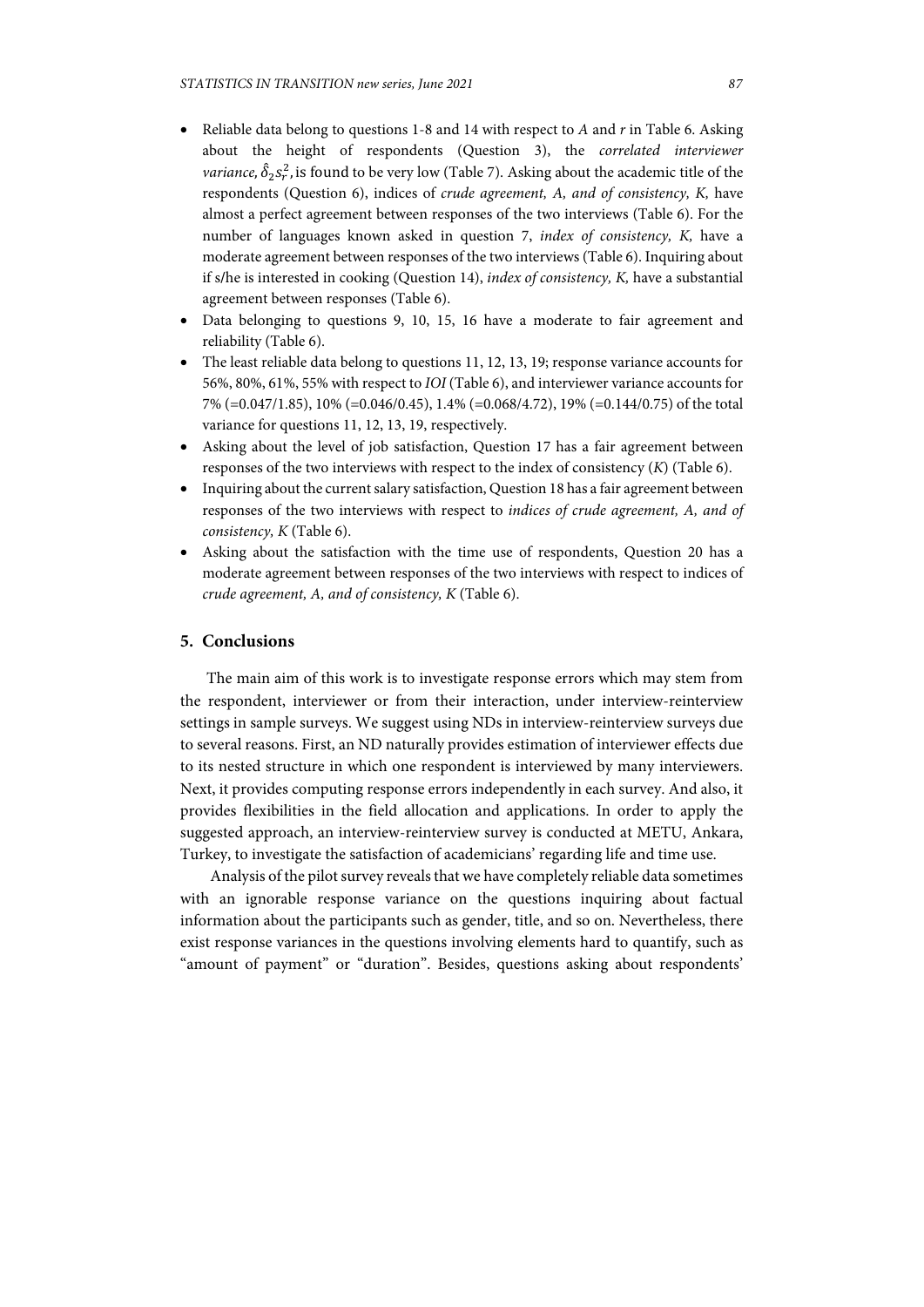feelings, such as their "satisfaction level", seem to open higher interviewer effects. The last two questions are usually formulated with either ordinal or interval type of variables. Analysis of the pilot study reveals that the response reliability seems to be irrelevant to these two data types.

Analysis of the main survey results show that almost three fourth of the data are reliable and almost reliable. The rest of the questions are exposed to interviewer effects, and need more attention. Note that the response error that may be mostly attributed to the interviewer effect belongs to the one regarding respondents' satisfaction. As a result of the training provided to the interviewers' immediately after the pilot survey analysis, in the main survey, the associated response variances accounting for the total variance are considerably reduced from 69% to 29%. It is the outcome of having done two consecutive interview-reinterview designs.

As a future study, alternative interviewer allocation can also be examined on the basis of both the nested and factorial experimental design techniques. However, under such allocations, the number of interviewers which will be allocated for the field application may be combinatorically problematic.

The following limitations should be kept in mind while evaluating the response reliability measures. The time lag between two interviews should be reasonably large, enabling to recall their first response during the second interview. This issue is clarified by the following related literature. The World Fertility Survey's document on "Reinterview Survey Design" resulted in the fieldwork applications as the median lag between the first interview and the reinterview was 2 to 4 months for the planned five national studies (O'Muircheartaigh and Marckwardt, 1980). Also, O'Muircheartaigh (1982) suggests a regression type analysis to test independence between the two interviews. The time lag between the original interview and the reinterview varies between a few days to several months. Also, research on optimal time lags in different reinterview situations is rare in the literature (Forsman and Schreiner, 2004). Memory recall errors are affected by the *time duration between the two reference points* (interview and reinterview) as well as the *importance of the event*, *frequency of occurence of the event*, *measurement scale of the event*, and *bounded* or *aided recalling* (Ayhan and Işıksal, 2004). Consequently, the time difference between the two cannot be the only criteria for evaluation. When the time interval between the interview and the reinterview is very short, then reinterviewed respondents can recall their earlier responses, and they may be losing interest, also it is possible to agree with their previous reply to the interview as a form of satisficing. For very lengthy questionnaires, respondent fatigue is also possible, but may not be the case for short questionnaire surveys.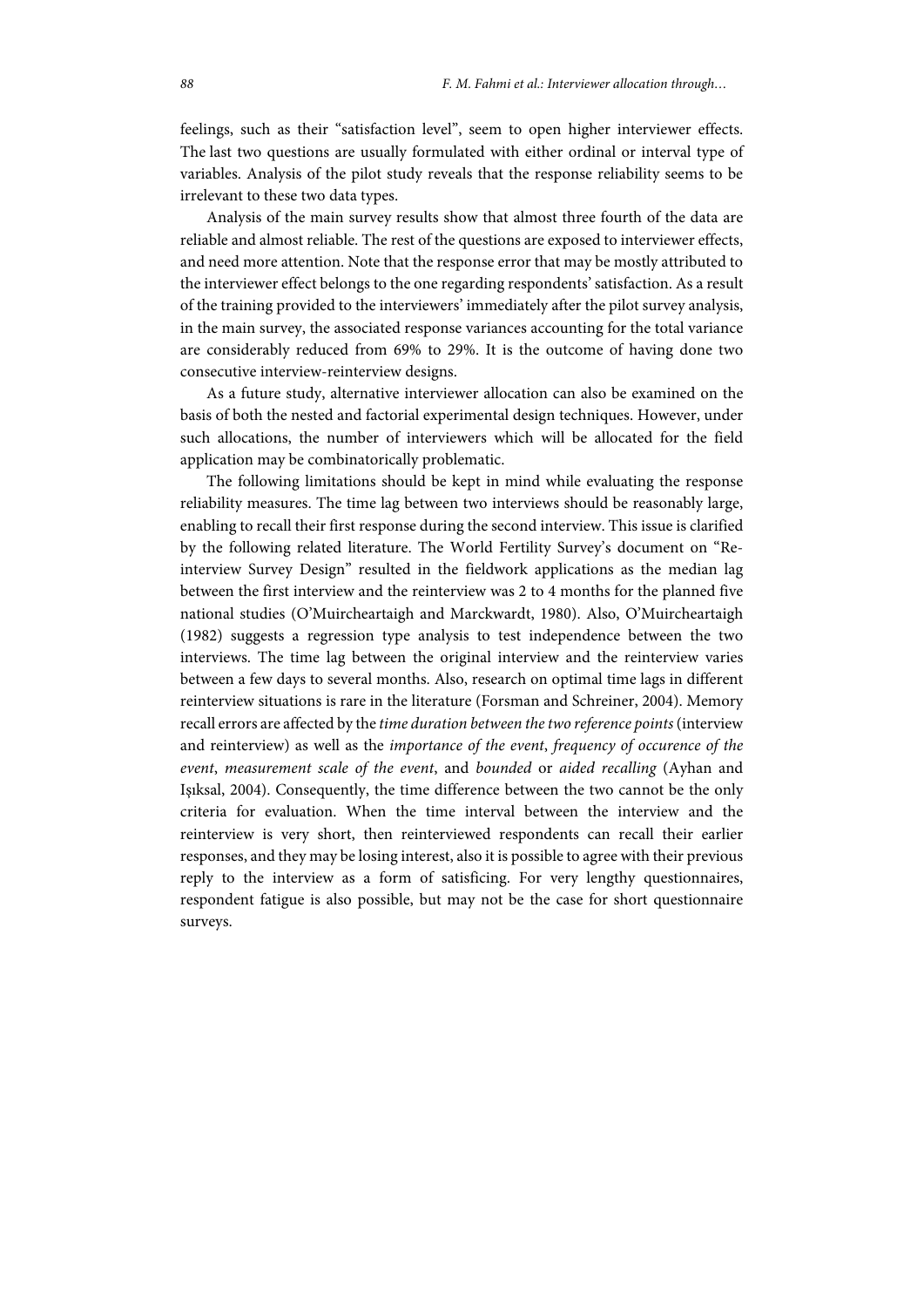## **Acknowledgements**

We would like to thank Prof. A. Sinan Türkyılmaz of the Hacettepe University, Institute of Population Studies, Prof. Özlem İlk Dağ and Assoc. Prof. Ceylan Yozgatlıgil of Middle East Technical University, Statistics Department for their contribution to this work. The authors also would like to thank the Editor in Chief of the Statistics in Transition and the anonymous reviewers for their proposals and contributions to the current version of the article.

## **References**

- Ayhan, H. Ö., (2003). Models of response error components in supervised interview– reinterview surveys. *Journal of Applied Statistics*, 30(9), pp. 1047–1054.
- Ayhan, H. Ö., (2012). Response reliability and response error estimation in personal interview surveys. AISC: International Conference on Advances in Interdisciplinary Statistics and Combinatorics, Greensboro, NC, October 5–7, 2012.
- Ayhan, H. Ö., Işiksal, S., (2004). Memory recall errors in retrospective surveys: A reverse record check stıdy. *Quality and Quantity*, 38, pp. 475–493.
- Bailar, B. A., Dalenius, T., (1969). Estimating the response variance components of the U.S. Bureau of the Census' survey model. *Sankhya: The Indian Journal of Statistics*, Series B, Vol. 31(3/4), pp. 341–360.
- Bassi, F., Fabbris, L., (1997). Estimators of nonsampling errors in interview reinterview supervised surveys with interpenetrated assignments. In *Survey Measurement and Process Quality*, L. Lyberg, P. Biemer, M. Collins, E. DeLeeuw, C. Dippo, N. Schwarz, and D. Trewin, eds., John Wiley and Sons, New York, pp. 733–751.
- Batmaz, I., Fahmi, F. M., (2015). Response variance estimation in personal interview surveys with several allocation schemes, *Proceedings of the 60th World Statistics Congress of the International Statistical Institute*, Rio de Janeiro, Brazil, pp. 1–6.
- Biemer, P. P., (2012). *Latent Class Analysis of Survey Error*. John Wiley and Sons, New Jersey.
- Biemer, P. P., Lyberg, L. E., (2003). *Introduction to Survey Quality.* Hoboken: Wiley Series in Survey Methodology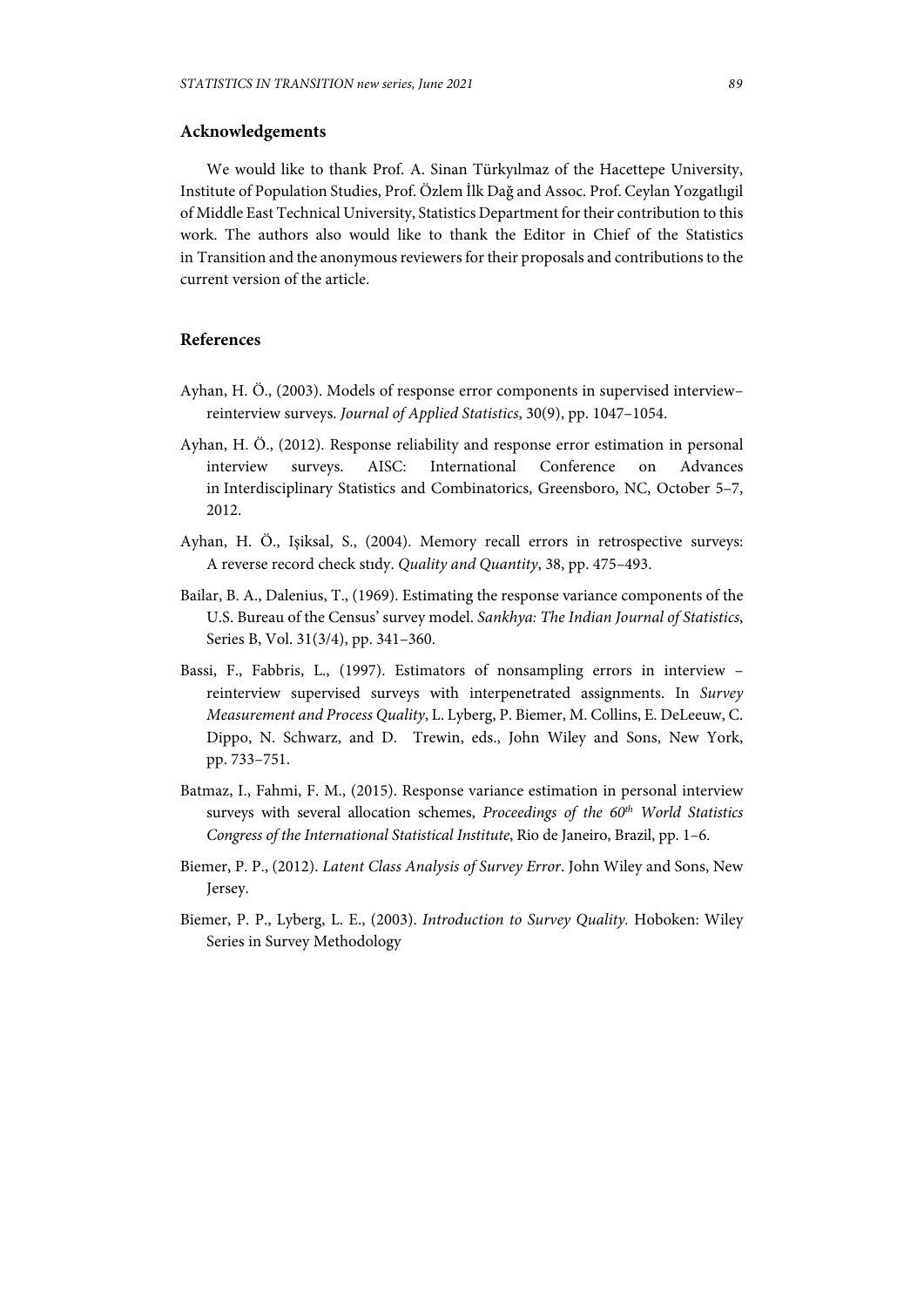- Biemer, P. P., Stokes, S. L., (1985). Optimal design of interviewer variance experiments in complex surveys. *Journal of the American Statistical Association*, 80, pp. 158–166.
- Biemer, P. P., Stokes, S. L., (2004). Approaches to the modeling of measurement error. In *Measurement Errors in Surveys* Edited by P. Biemer, R.M. Groves, L. Lyberg, N.A. Mathiowetz, and S. Sudman. Wiley Series in Survey Methodology, New Jersey, pp. 487–516.
- Biemer, P. P., Groves, R.M., Lyberg, L. E., Mathiowetz, N. A., Sudman, S., (2004). *Measurement Errors in Surveys*. Wiley Series in Survey Methodology, New Jersey.
- Box, G. E. P., Hunter, J. S., Hunter, W. G., (2005). *Statistics for Experimenters: Design, Innovation, and Discovery*. John Wiley and Sons, New Jersey.
- Cicchetti, D. V., (1972). A new measure of agreement between rank-ordered variables. *Proceedings of the 80th Annual Conference of the American Psychological Association* 1972, pp. 17–18.
- Cohen, J., (1960). A coefficient of agreement for nominal scales. *Educational and Psychological Measurement*, 20, pp. 37–46.
- Cohen, J., (1968). Weighted Kappa: Nominal scale agreement with provision for scaled disagreement or partial credit. *Psychological Bulletin*, 70, pp. 213–220.
- Dahlhamer, J., Zablotsky, B., Zelaya, C., Maitland, A., (2020). Modeling interviewer effects in the National Health Interview Survey. Chapter 21 in Olson, K., Smyth, J.D., Dykema, J., Holbrook, A.L., Kreuter, F., West, B.T., Eds. (2020 a). *Interviewer Effects from a Total Survey Error Perspective.* New York: Chapman and Hall/CRC., pp. 295–310.
- Dijkstra, W., (1983). How interviewer variance can bias the results of research on interviewer effects. *Quality and Quantity*, 17, 179–187.
- Edwards, B., Sun, H., Hubbard, R., (2020). Behavior change techniques for reducing interviewer contributions to total survey error. Chapter 6 in Olson, K., Smyth, J.D., Dykema, J., Holbrook, A.L., Kreuter, F., West, B.T., Eds. (2020 a). *Interviewer Effects from a Total Survey Error Perspective.* New York: Chapman and Hall/CRC., pp. 77–90.
- Fahmi, F. M., (2013). *Estimation of Response Errors in Complex Sample Surveys.* Ph.D. thesis, Graduate School of Natural and Applied Sciences, Middle East Technical University, Ankara, Turkey.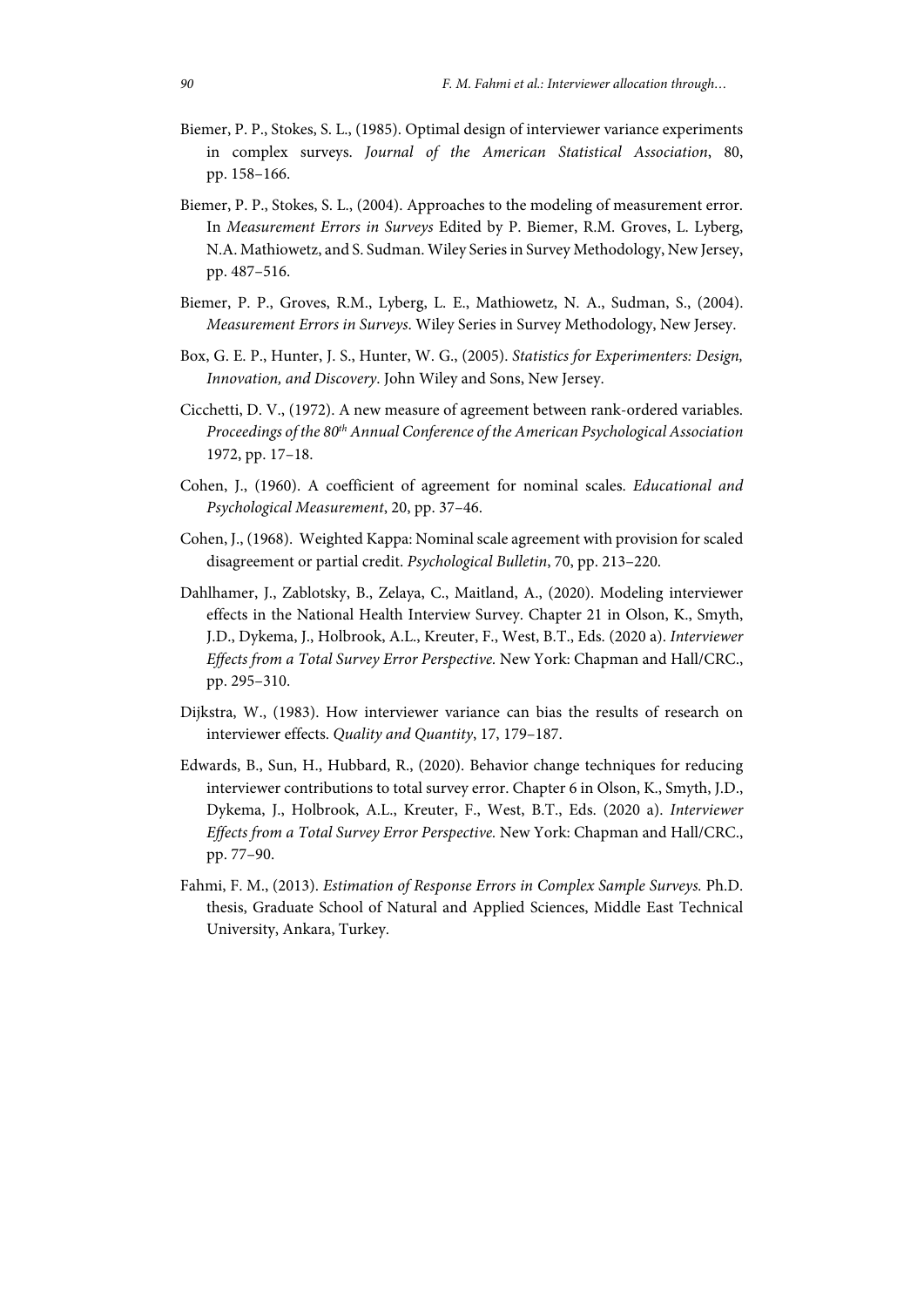- Fellegi, I. P., (1964). Response variance and its estimation. *Journal of the American Statistical Association*, 69, pp. 19–54.
- Forsman, G., Schreiner, I., (2004). The design and analysis of reinterview: An overview. Chapter 15 in *Measurement Errors in Surveys* Edited by P. Biemer, R.M. Groves, L. Lyberg, N.A. Mathiowetz, and S. Sudman. Wiley Series in Survey Methodology, New Jersey, pp. 279–301.
- Fuller, W. A., (1995). Estimation in the presence of measurement error. International Statistical Review, 63(2), pp, 121–147.
- Groves, R. M., Magilavy, L. J., (1986). Measuring and explaining interviewer effects in centralized telephone facilities. *Public Opinion Quarterly*, 50, pp. 251–266.
- Moser, C. A., Kalton, G., (1979). *Survey Methods in Social Investigation.* Heinemann Educational Books, London.
- Hansen, M. H., Hurwitz, W. N., Bershad, M. A., (1961). Measurement errors in censuses and surveys. *Bulletin of the International Statistical Institute*, 38(2), pp. 359–374.
- Hansen, M. H., Hurwitz, W. N., Marks, E. S., Mauldin, W. P., (1951). Response errors in surveys. *Journal of the American Statistical Association*, 46(254), pp. 147–190.
- Hansen, M. H., Hurwitz, W. N., Pritzker, L., (1964). The estimation and interpretation of gross differences and the simple response variance. In C.R. RAO (Editor): Contributions to Statistics, Presented to Professor P.C. Mahalanobis on the Occasion of his 70th Birthday. Calcutta, India: Pergamon Press, Oxford and Statistical Publishing Society.
- Hagenaars, J. A., Heinen, T. G., (1982). Effects of role-independent interviewer characteristics on responses. In W.Dijkstra and J.van der Zouwen (eds.), *Response Behaviour in the Survey Interview.* Academic Press, London, pp. 91–130.
- Hox, J. J., (1994). Hierarchical regression models for interviewer and respondent effects. *Sociological Methods and Research*, 22, pp. 300–318.
- Hox, J. J., De Leeuw, E. D., Kreft, I. G. G., (2004). The effect of interviewer and respondent characteristics on the quality of survey data: A multilevel model. Chapter 22 in Biemer *et al.* (2004) *Measurement Errors in Surveys*. Wiley Series in Survey Methodology, New Jersey, pp.439–461.
- Kalton, G., (1983). Introduction to survey sampling. *Quantitative Applications in the Social Sciences, A SAGE University Papers Series,* No. 35, Newbury Park.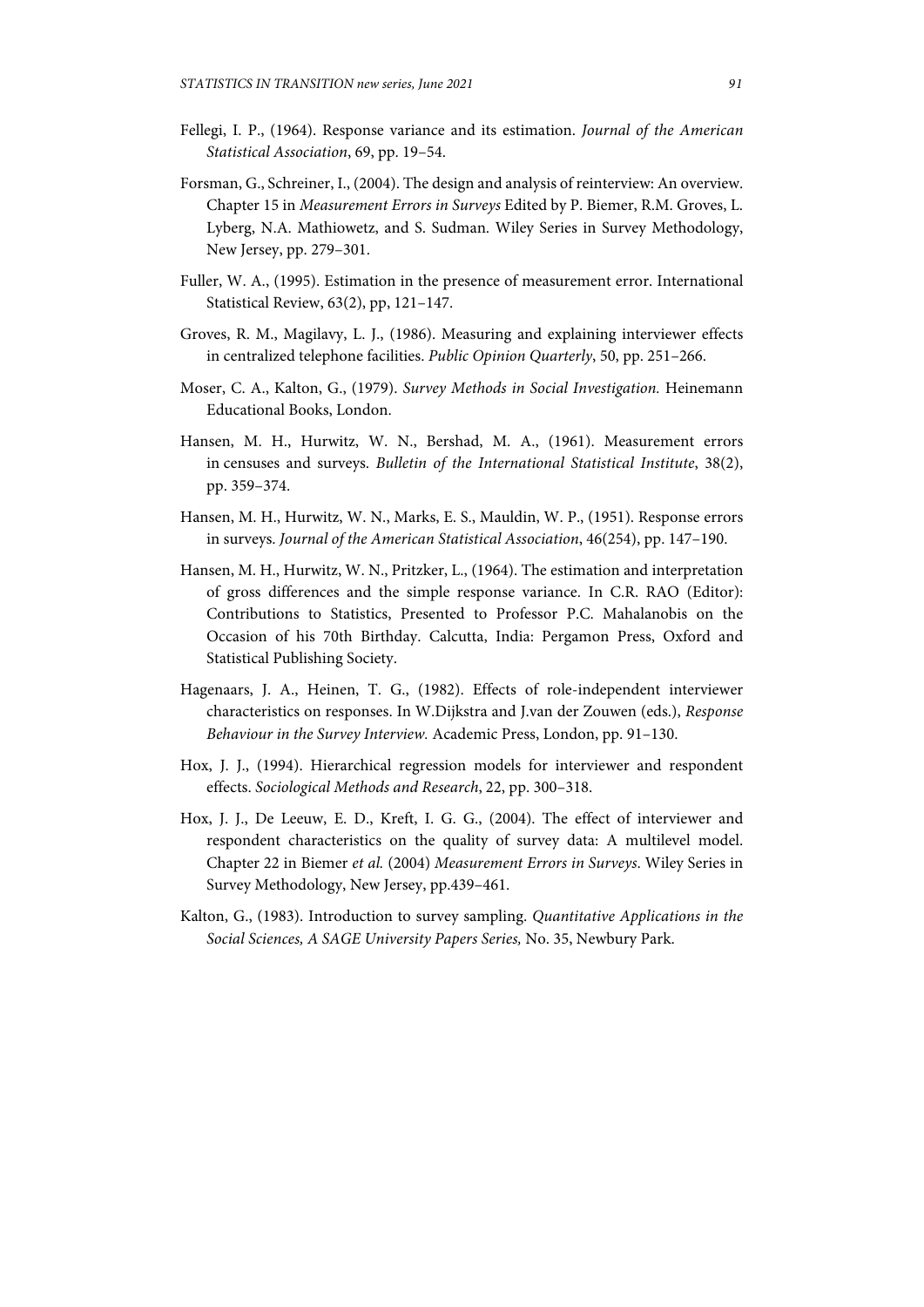- Kish, L., (1962). Studies of interviewer variance for attitudinal variables. *Journal of the American Statistical Association*, 57, pp. 91–115.
- Kish, L., (1965). Survey Sampling. John Wiley and Sons, New York.
- Landis, J. R., Koch, G., (1977). A review of statistical methods in the analysis of data rising from observer reliability studies. *Statistica Neerlandica*, 29, pp. 101–123 and pp. 151–161.
- Lyberg, L., Kasprzyk, D., (2004). Data collection methods and measurement error: An overview. Chapter 13 in Biemer *et al.* (2004) *Measurement Errors in Surveys*. Wiley Series in Survey Methodology, New Jersey, pp. 237–257.
- Mahalanobis, P. C., (1946). Recent Experiments in Statistical Sampling in the Indian Statistical Institute. *Journal of the Royal Statistical Society*, Vol. 109, pp. 325–378.
- McCarthy, P. J., (1966). Replication: An approach to the analysis of data from complex surveys. National Center for Health Statistics, *Vital and Health Statistics Series*, No. 2(14).
- McNabb, D. E., (2014). *Nonsampling Error in Social Surveys.* Los Angeles: SAGE Publications, Inc.
- Montgomery, D. C., (2012). *Design and Analysis of Experiments.* New York: John Wiley and Sons.
- Olson, K., Smyth, J. D., Dykema, J., Holbrook, A. L., Kreuter, F., West, B. T., Eds., (2020a). *Interviewer Effects from a Total Survey Error Perspective.* New York: Chapman and Hall/CRC.
- Olson, K., Smyth, J. D., Dykema, J., Holbrook, A. L., Kreuter, F., West, B. T., (2020 b). The past, present, and future of research on interviewer effects. Chapter 1 in Olson, K., Smyth, J.D., Dykema, J., Holbrook, A.L., Kreuter, F., West, B.T., Eds. (2020 a). *Interviewer Effects from a Total Survey Error Perspective.* New York: Chapman and Hall/CRC., pp. 3–16.
- O'Muircheartaigh, C. A., (1976). Response errors in attitudinal sample surveys. *Quality and Quantity*, 10, pp. 97–115.
- O'Muircheartaigh, C. A., (1977). Response errors. In *Analysis of Survey Data*, Vol. 2, John Wiley and Sons, London, pp. 193–239.
- O'Muircheartaigh, C. A., (1982). *Methodology of the Response Errors Project.* Fertility Survey, Scientific Reports, No. 28, London, UK. 32 pp.